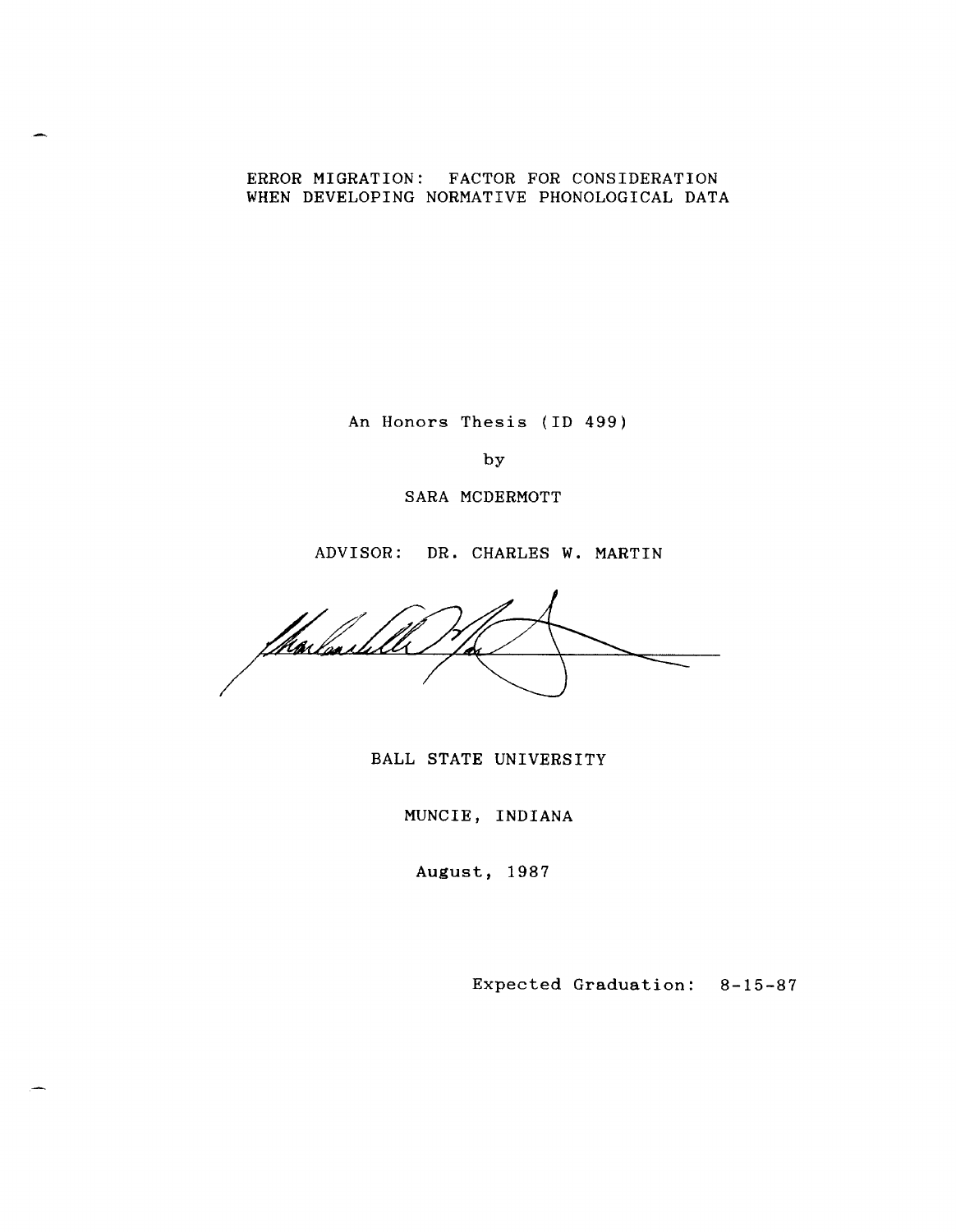# TABLE OF CONTENTS

 $\stackrel{\frown}{\mathbb{F}}\stackrel{\delta}{\mathbb{G}}\stackrel{\delta}{\mathbb{G}}$  :  $\langle \hat{P}g \hat{\tau}, S \rangle$  $\langle \rangle \mathcal{Q}^{(1)}$  $\frac{1}{2} \mathcal{Q}^{(1)}$  .

|                                  | iii          |
|----------------------------------|--------------|
|                                  | iv           |
|                                  | $\mathbf{1}$ |
|                                  | 5            |
|                                  | 17           |
| Selection of Subjects            | 17           |
|                                  | 17           |
|                                  | 17           |
|                                  | 19           |
|                                  | 21           |
|                                  | 21           |
|                                  | 21           |
| Suggestions for Further Research | 22           |
|                                  | 23           |
|                                  | 24           |
|                                  | 28           |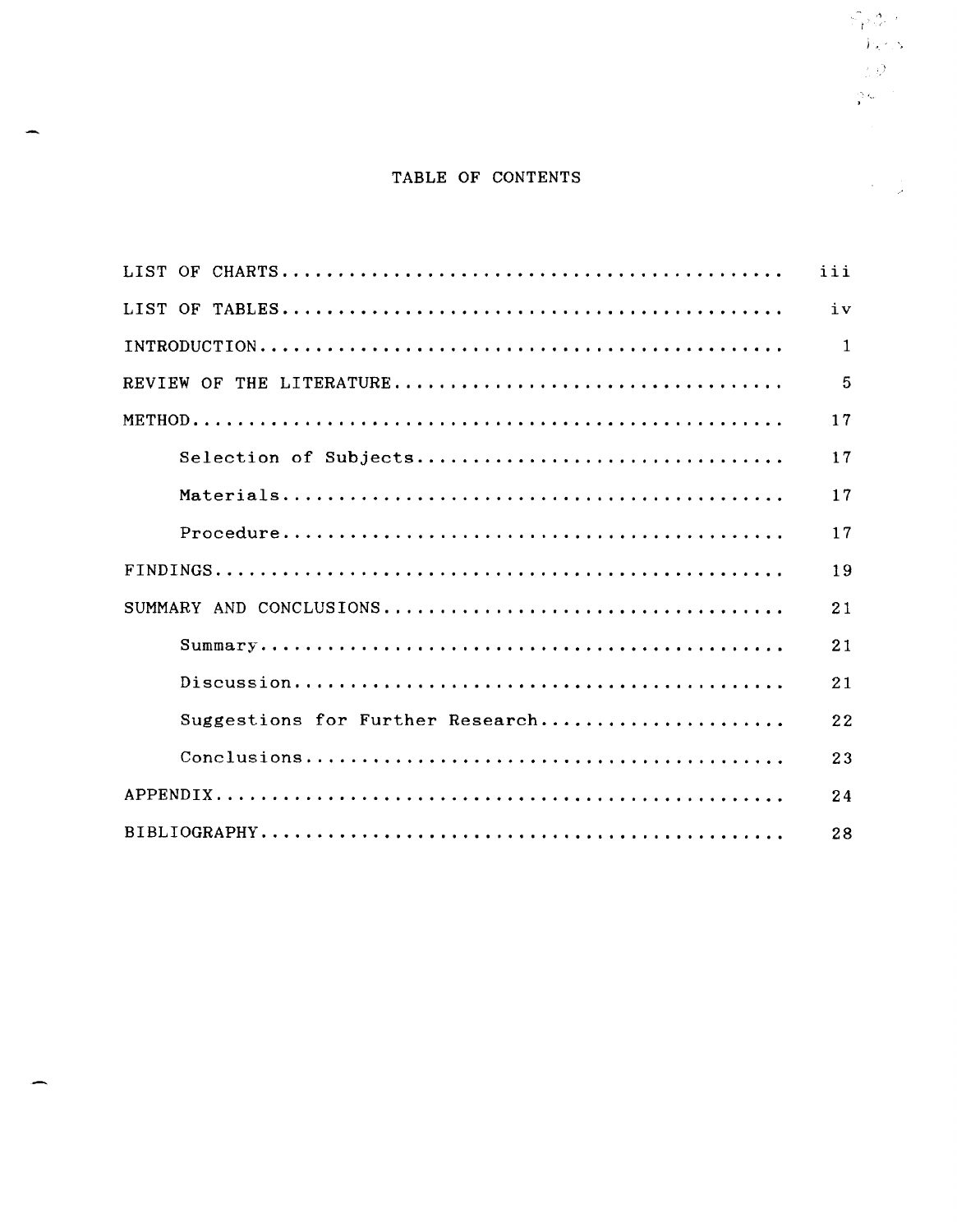# LIST OF CHARTS

**1.** Haelsig & Madison Normative Data on Phonological Processes

 $\mathcal{L}$ 

Page 28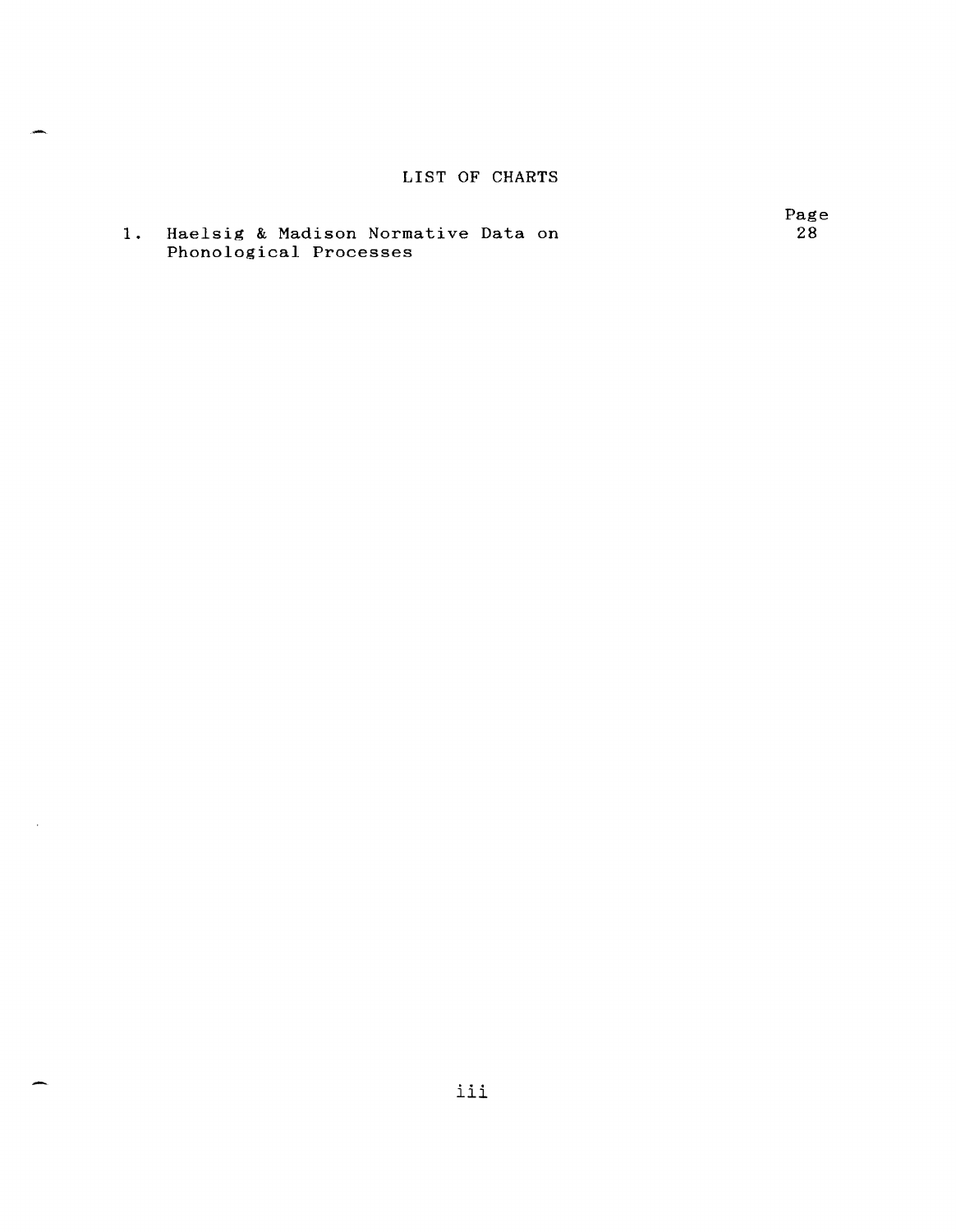# LIST OF TABLES

|    | TABLES                                                                           | PAGE |
|----|----------------------------------------------------------------------------------|------|
| 1. | Data Results Form the Goldman-Fristoe Test<br>of Articulation: Normal Subjects   | 26   |
| 2. | Summary of Mean Percentage of Occurrence on the<br>Three Articulation Tests used | 26   |
|    | 3. Individual error migration Patterns of Subjects                               | 27   |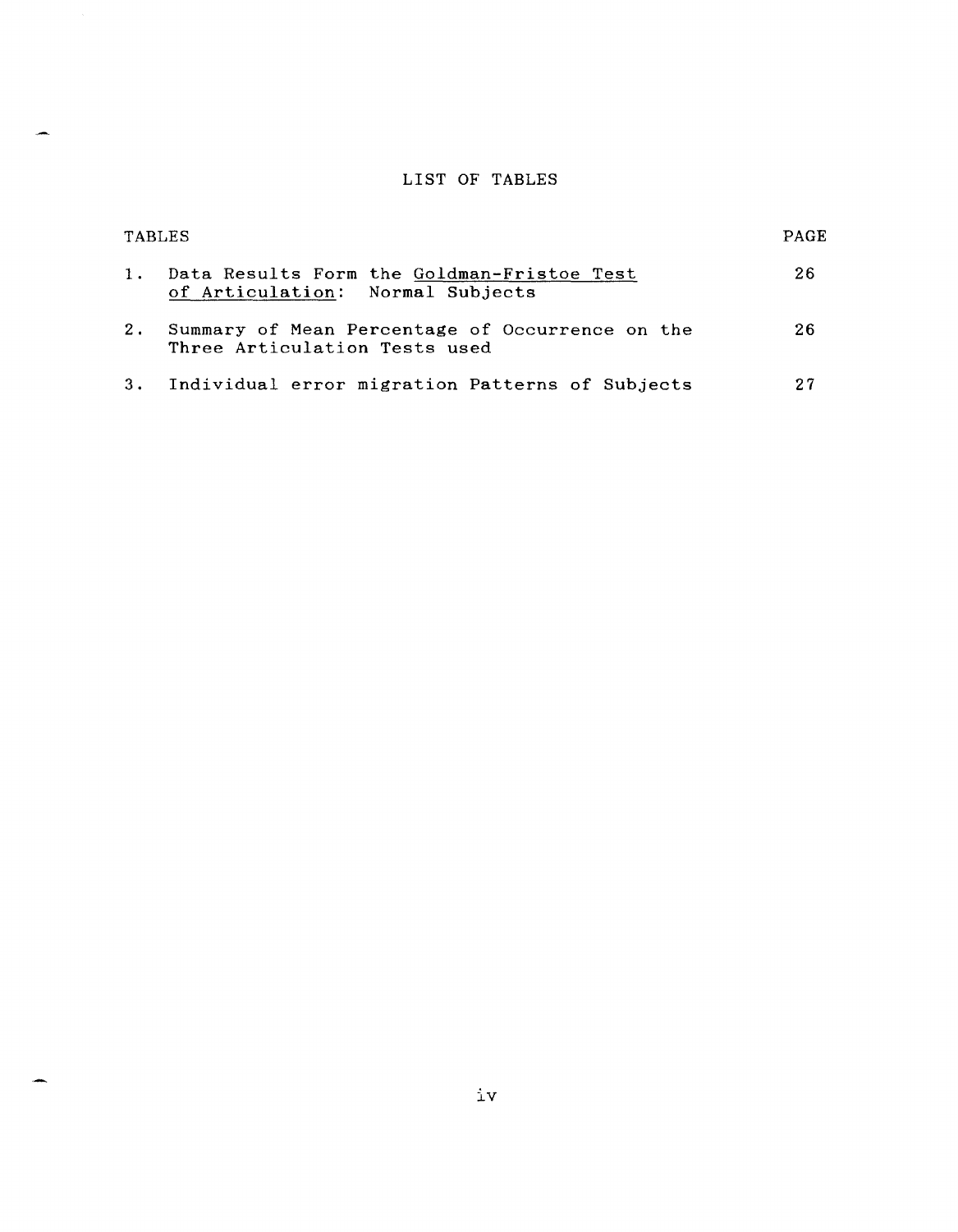## **INTRODUCTION**

Articulation tests have two basic purposes. The first is to determine the nature of the articulation problem and the second is to determine how extensive the problem is (Mowrer, 1982). Information obtained from an articulation test concerning these two purposes is used to develop a therapy program, provided one is necessary. Many types of articulation tests are available to speech-language clinicians, each generally related in many ways, especially in that the initial, medial, and final positions of phonemes in words are tested. Some tests employ single-word elicitation tasks, while others include procedures to obtain a spontaneous connected speech sample.

The method of eliciting sounds within single words that is most often used requires naming objects in pictures, especially when testing young children (Mowrer, 1982). In tests using the procedure, the client is asked to say the name of the object represented in the picture. Each word represented contains a target phoneme and within the particular test, each phoneme in Standard American English is represented in each of the three basic positions (initial, medial, final). The target sounds are evaluated by the way the client pronounces them. As an example, the Photo Articulation Test developed by Pendergast, Dickey, Selmar, and Soder (1969) "consists of seventy-two color photographs of objects familiar to most children" (Darley, 1979).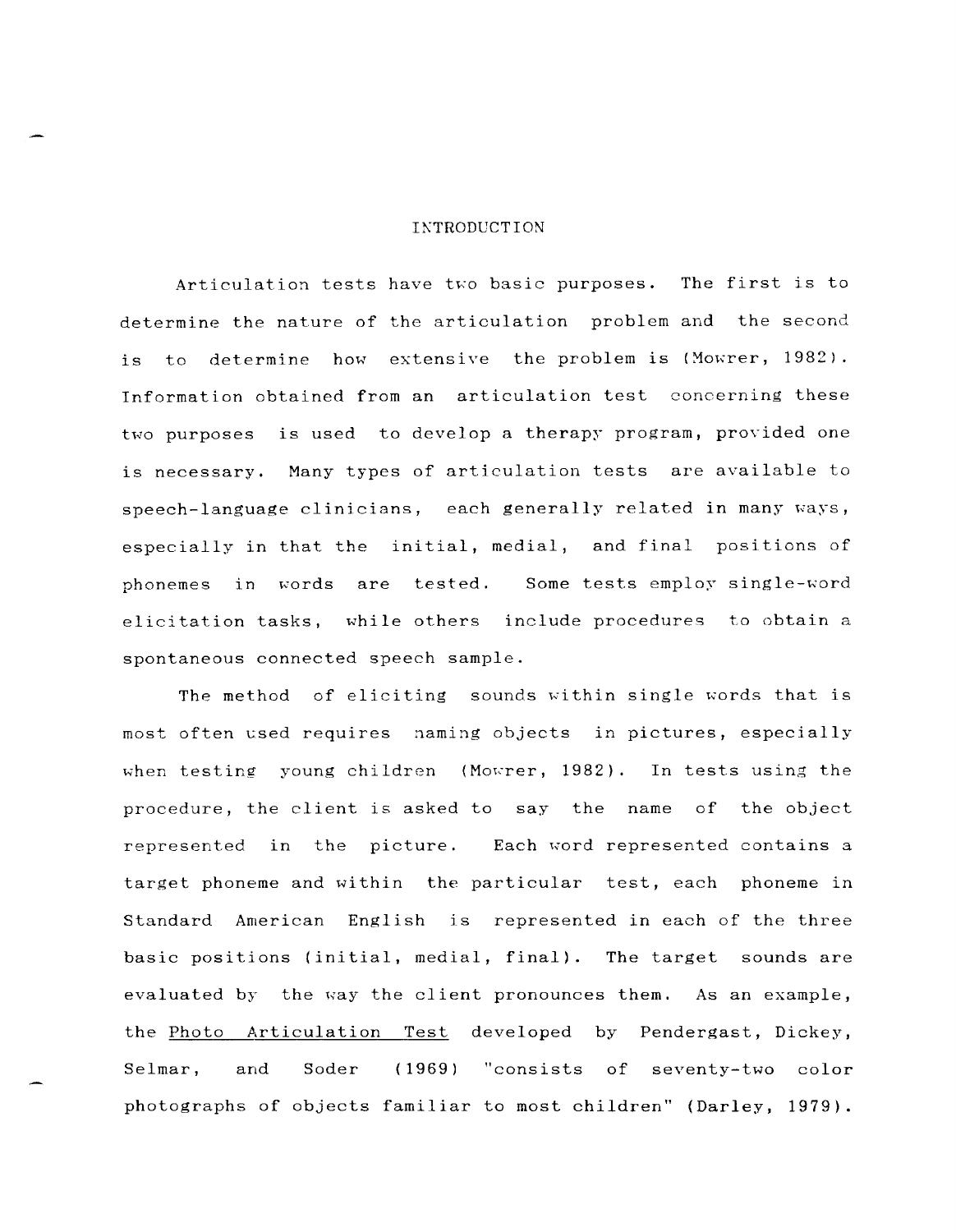As the child names the object in the picture, the clinician evaluates how accurately the target sound is pronounced. Examples of tests that involve single-word elicitation are the Developmental Articulation Test, developed by Hejna (1963) and the Compton-Hutton Phonological Assessment, developed by Compton and Hutton (1978).

Several methods have been used in order to obtain a spontaneous, connected speech sample. One method involves simply engaging a conversation with the client. Asking the client questions about his/her hobbies and interest can elicit a spontaneous sample that is representative of the client's speech. Problems arise if the client is uncooperative or unresponsive (Weiss, 1980). Another method of obtaining a spontaneous, connective speech sample involves the use of pictures to elicit a story from the client. For example, the Goldman-Fristoe Test of Articulation, developed by Goldman and Fristoe (1969), employs pictures to be shown to the client, who in turn tells about the pictures. Each picture usually elicits more than one phoneme; therefore, the time to administer the test is reduced.

A growing body of research literature has questioned the validity of testing articulation with the traditional single word elicitation procedure. Research has indicated that available single word articulation tests are not valid in terms of psychometric criteria. McCauley and Swisher (1984) tested 30 articulation and language tests for preschool children on the basis of 10 psychometric criteria. Results of the analysis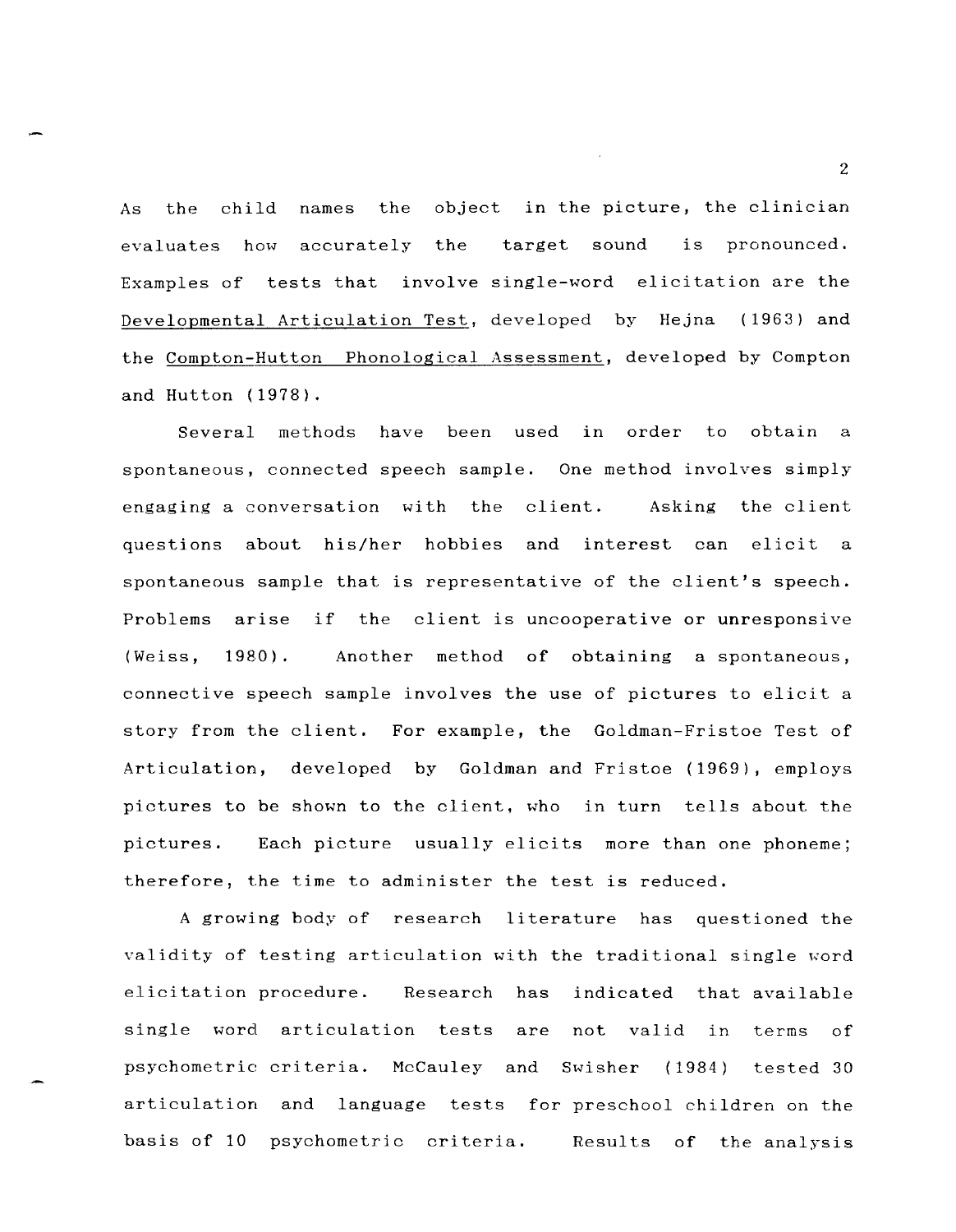criteria.

Healy and Madison (1984) compared the results of single word articulation tests and connected speech samples in speech delayed children. difference procedures. They discovered both a quantitative and qualitative the errors recorded from the two testing They questioned whether single word articulation test accurately measure articulation abilities.

Although standardized testing provides the speech pathologist with information regarding error patterns, such standardized procedures may result in an unrepresentative speech sample (Schwartz, 1983). Since a representative sample of speech is necessary for effective remediation of articulatory disorders, the contemporary speech-language pathologist may find it beneficial to compare frequency and type of articulation error, including error migration between single word production and connected speech samples (Healy and Madison, 1983).

Considering the clinical significance of the often observed discrepancy between articulation performance in response to single word stimuli and connected speech samples, there has been limited description of it (Healy and Madison, 1983). The increased frequency of articulation errors as a function of the type of test given has been termed "error migration" (Faircloth and Faircloth, 1970). Current research finding on error migration have shown significant variability (Faircloth and Faircloth, 1970; DuBois and Bernthal, 1978; Johnson, Winney and Pederson, 1980; Healy and Madison, 1983).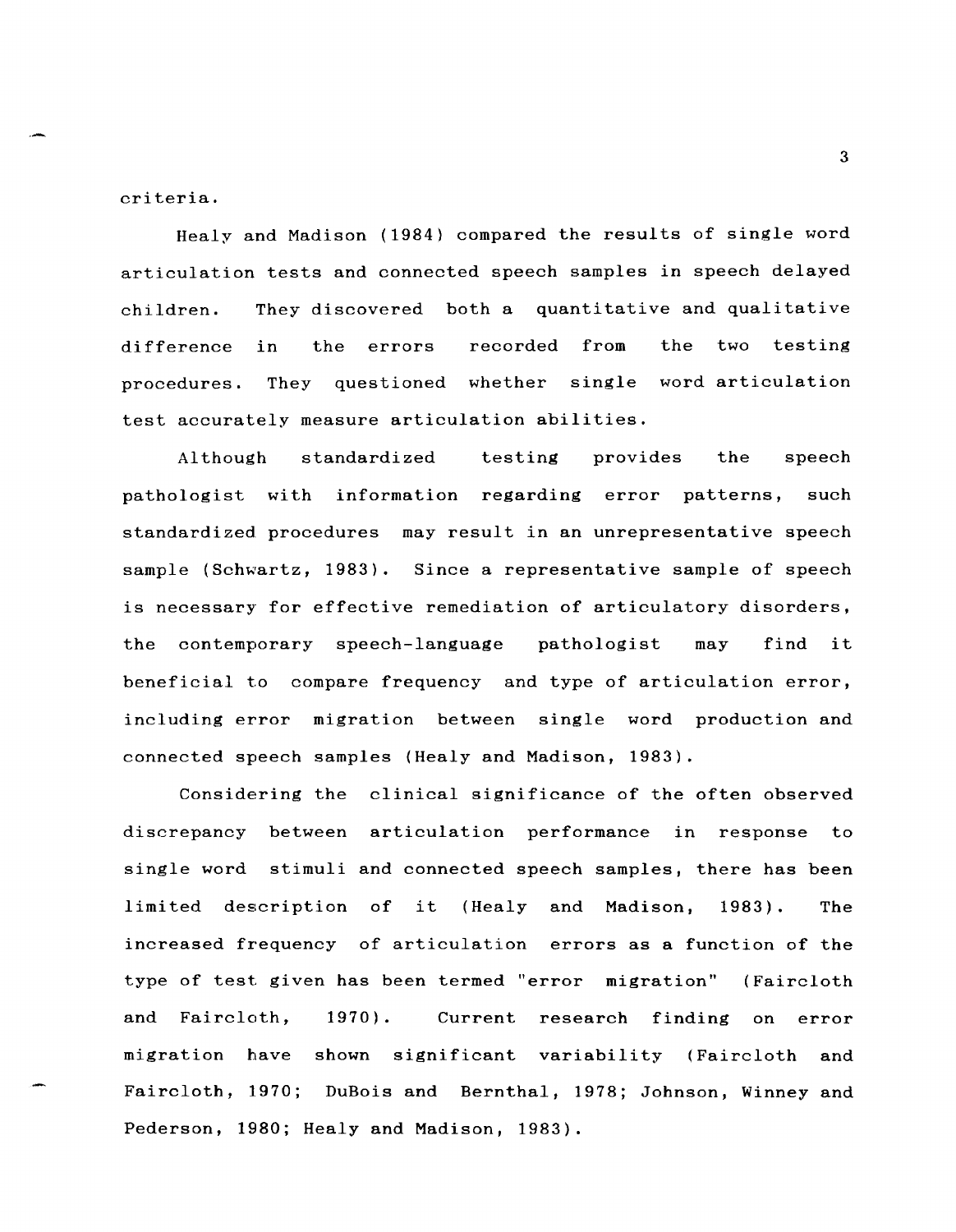The present study seeks to further the line of research of Faircloth and Faircloth (1970), DuBois and Bernthal (1978), Johnson et. al. (1980) and, in particular, Healy and Madison (1983). The focus in this study will be a comparison of both frequency and type of articulation error, including error migration between single word productions and continuous speech samples when vocabulary is held constant.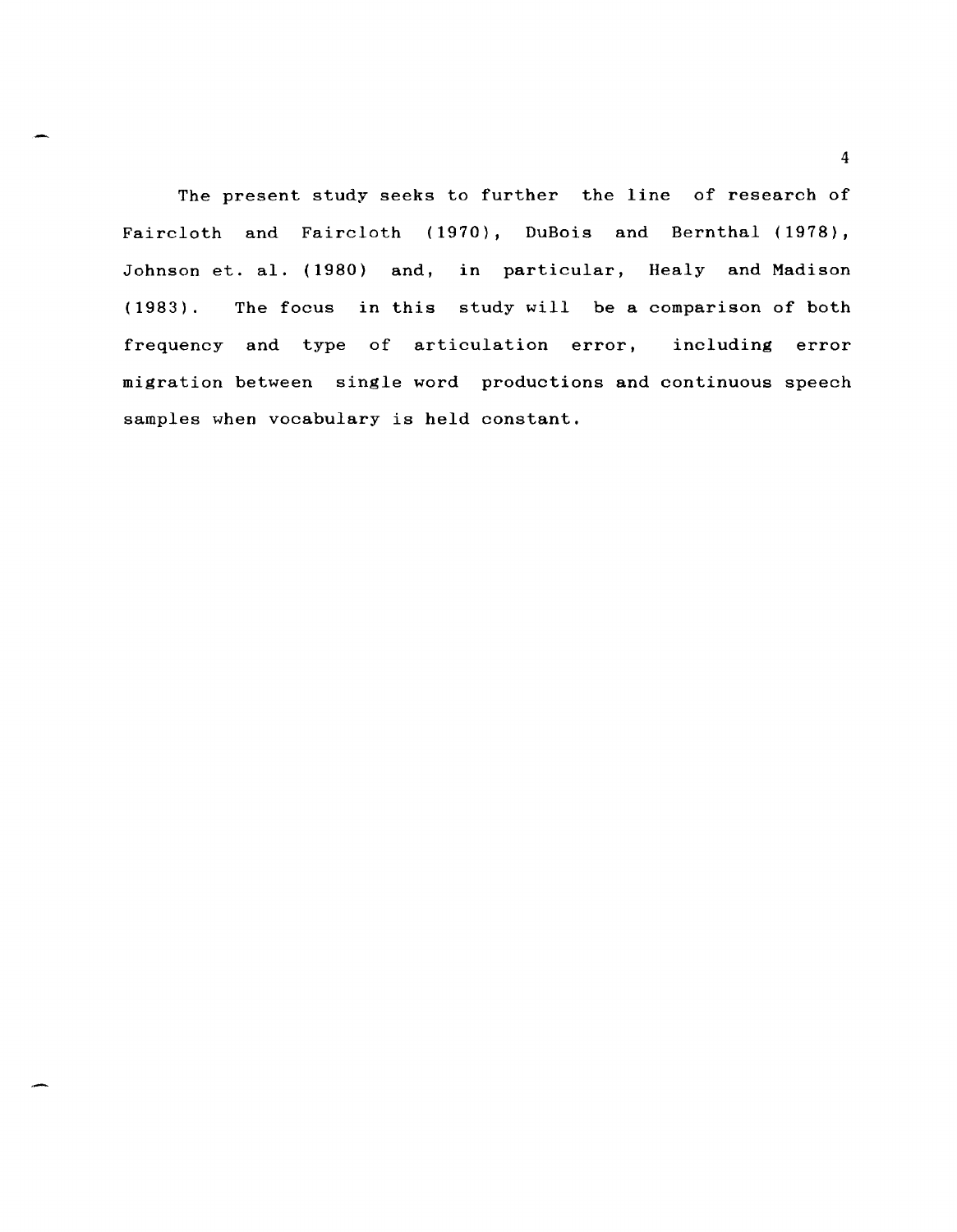#### REVIEW OF THE LITERATURE

Research has been done comparing single word articulation test results and connected speech articulation results. For this study, previous research has been divided into two major categories: 1) a comparison of normal children's and delayed children's phonological error patterns and 2) a comparison of errors on single word articulation tests and connected speech articulation tests.

# NORMAL VS. DELAYED CHILDREN

Some researchers disagree on whether there is a difference in articulation error patterns between children who differ in overall language performance. Error patterns are incorrect production due to internalized speech sound rules. Holloway and Daniloff (1969) compared articulatory defective children to normal speaking children in the area of syntax. The study used 30 children in grades 1-3 who had severe articulation problems and 30 normal children. Each child had an individual language sample recorded and analyzed for syntax and sentence length. The results revealed a significant difference between the two groups. The articulation problem children had smaller sentence lengths and produced utterances that were less grammatically complete than the normal children's utterances. They concluded that language delay is related to articulation problems. Often,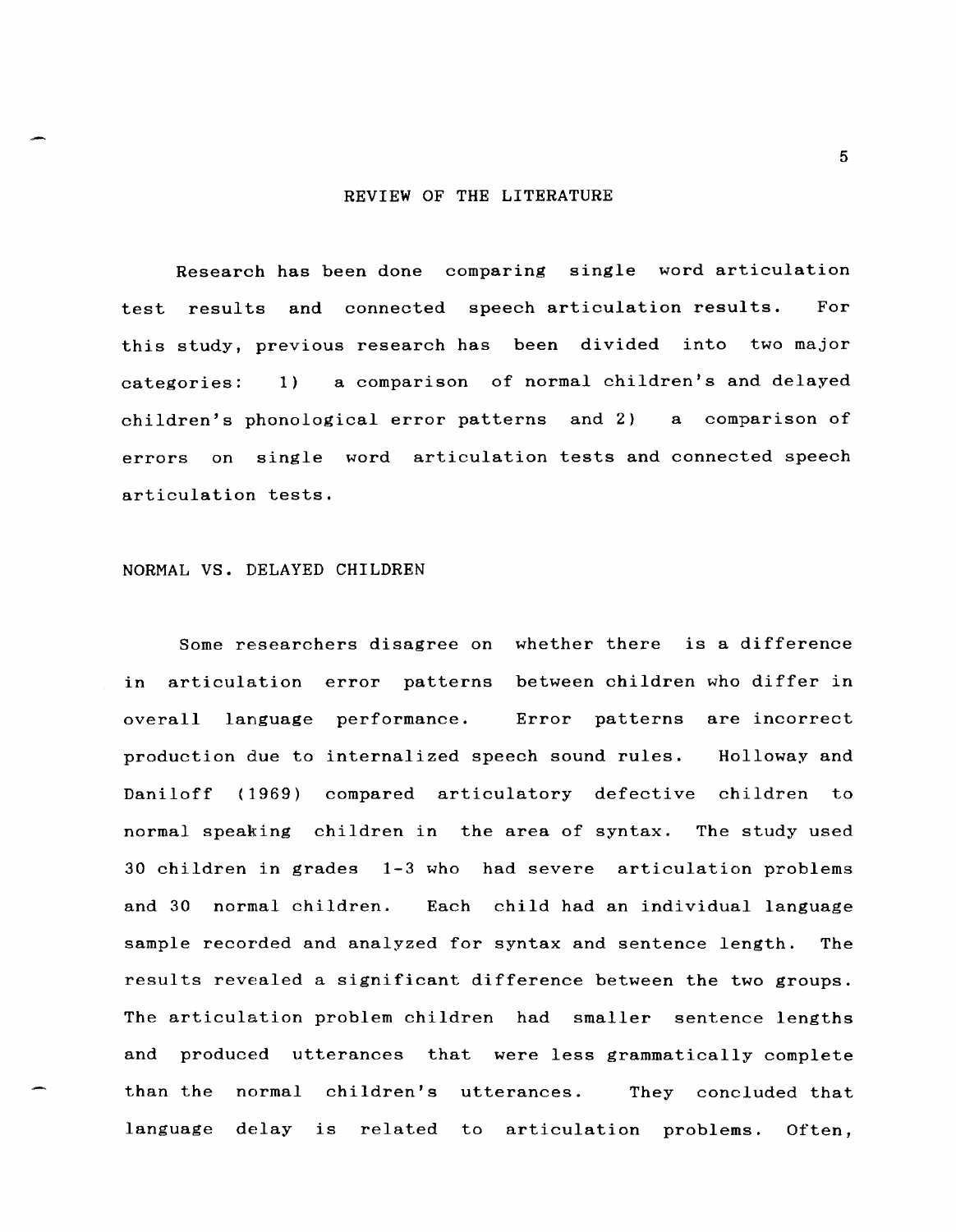articulation defective children differ from normal children because of language acquisition problems.

Panagros (1973) made an hypothesis based on the Shriner, Holloway, and Daniloff (1969) study. He knew that children usually learn to say words with one consonant and one vowel first (open syllable). His hypothesis was that language delayed children have articulation problems because they reduce utterances to open syllables, even though they are capable of producing the omitted sound. He believed that language acquisition and articulation interact. support this position empirically. No data was provided to

Oller (1973) found that children with articulation problems usually have similar error patterns. These patterns are different than the ones used by normally developing children. Oller used 5 subjects with articulation problems. He carefully analyzed each of the subject's language samples. He discovered consistencies in the types of errors made, not obvious through other methods of analysis. He concluded that children do formulate sound rules and diagnostics should determine what those rules are. Only then may the teacher correct the erroneous rules.

In the study done by Schwartz, Leonard, Folger, and Wilcox (1980) no substantial differences were found in phonological patterns children. This study differed in findings from the one of Oller (1973). between normal speaking and language disordered The subjects of the two groups were matched on the basis of mean utterance length, sex, and cognitive development. Three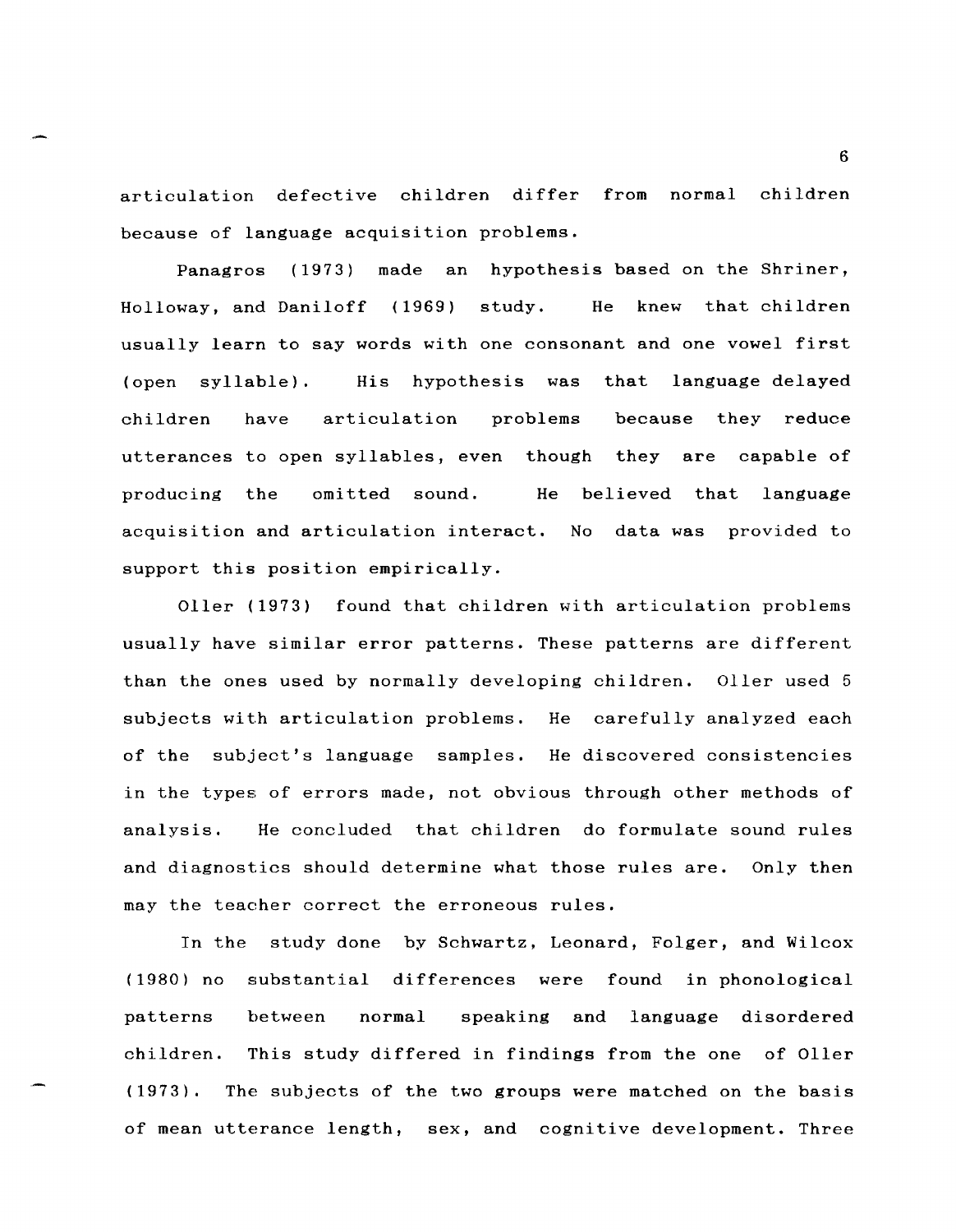of the children were enrolled in remedial therapy programs at the time of the study. The children ranged in age from two years, seven months to three years, seven months. The researchers determined that the other three children were developing linguistically at a normal rate. This group ranged in age from one year, seven months to one year, nine months. Each of the children had at least 100 non-imitative utterances recorded and analyzed on the basis of phonological processes. A phonological process is a procedure used by children to simplify speech when attempting to produce adult words (Nicolosi, Hurryman, and Kresheck, 1983). The results revealed that the processes evidenced were the same in the speech of normal speaking and language disordered children, with one exception. Two of the normal speaking children evidenced the process of deaspiration while none of the language delayed children used this process. Also, the groups were similar in that for five of the six children, deletion of final consonant was the most frequently used process. The differences included the frequency of occurrence for each process and the amount of children in each group that evidenced each process. were not considered to be substantial. However, these differences

Schwartz, et. al. suggest in conclusion there may be a significant relationship between the acquisition of phonology and the development of other aspects of linguistic behavior. This would account for the difference of findings in the studies that did not control for language delay.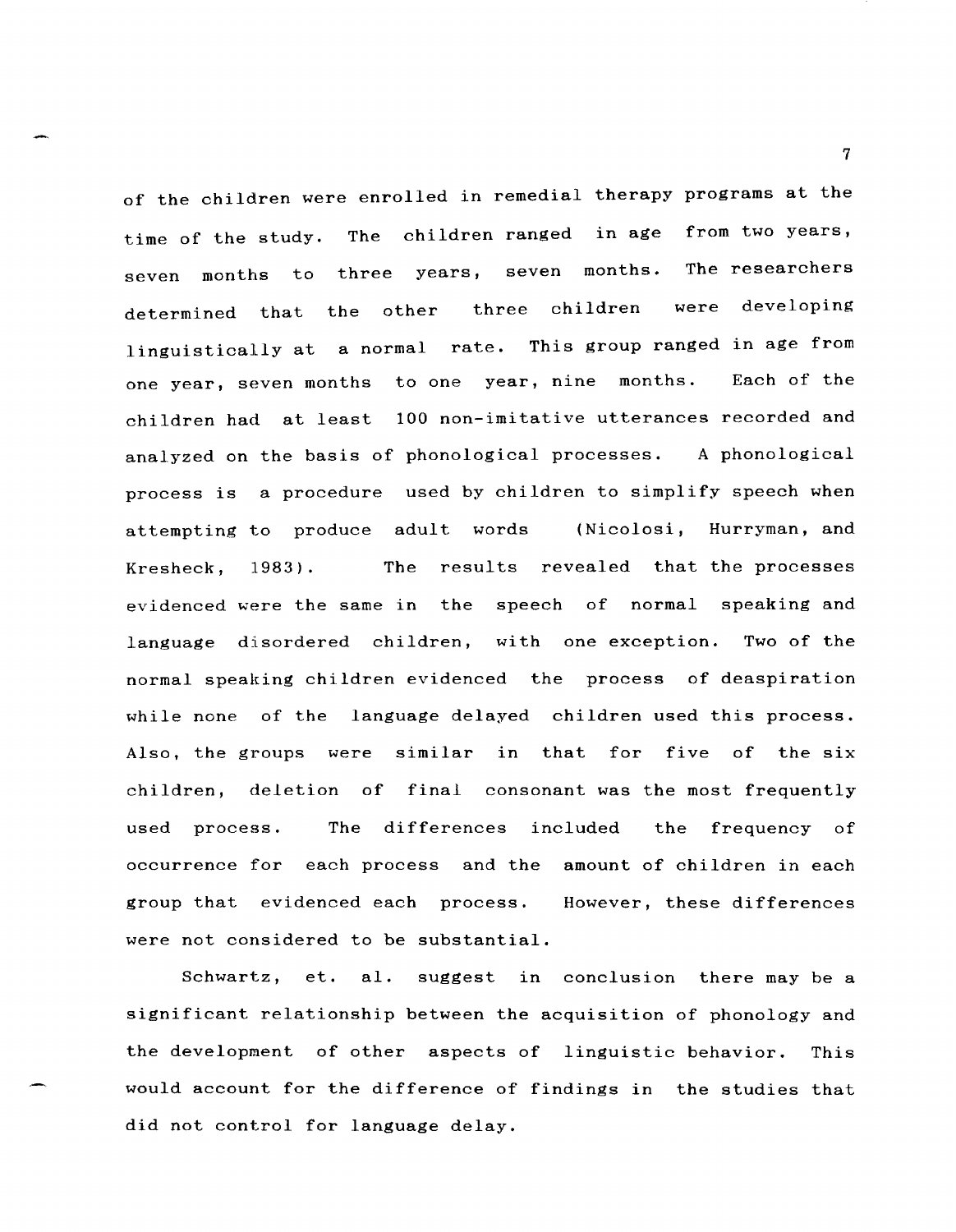Hodson and Paden (1981) analyzed articulatory errors of 60 "essentially unintelligible" children between 3 and 8 years old. These children had been described as having multiple misarticulations. They were each being seen at the University of Illinois for diagnostics and therapy. analyzed articulation errors of 60 The researchers also normally developing "intelligible" 4 year olds for comparison. Each of the subjects individually responded to the Assessment of Phonological Processes. Verified transcriptions were then transferred to the analysis form of The Assessment of Phonological Processes.

The results of the study revealed that all of the children evidenced phonological processes. The unintelligible children evidenced liquid deviation, cluster reduction, stridency deletion, stopping and assimilation (see Appendix A). Only a few of the intelligible children demonstrated each of these processes. The most severely unintelligible subjects also evidenced velar deviation, backing, final consonant deletion, syllable reduction, prevocalic voicing and glottal replacement. Many of the intelligible children evidenced examples of devoicing of word-final obstruents. Also, some of them produced anterior strident phonemes to replace non-strident interdentals. These error closely approximated adult models and the deviations that did occur did not affect intelligibility. Hodson and Paden concluded there are specific error patterns which are predictable in unintelligible speech. Further, they stated that these error patterns differ from the ones used by normally developing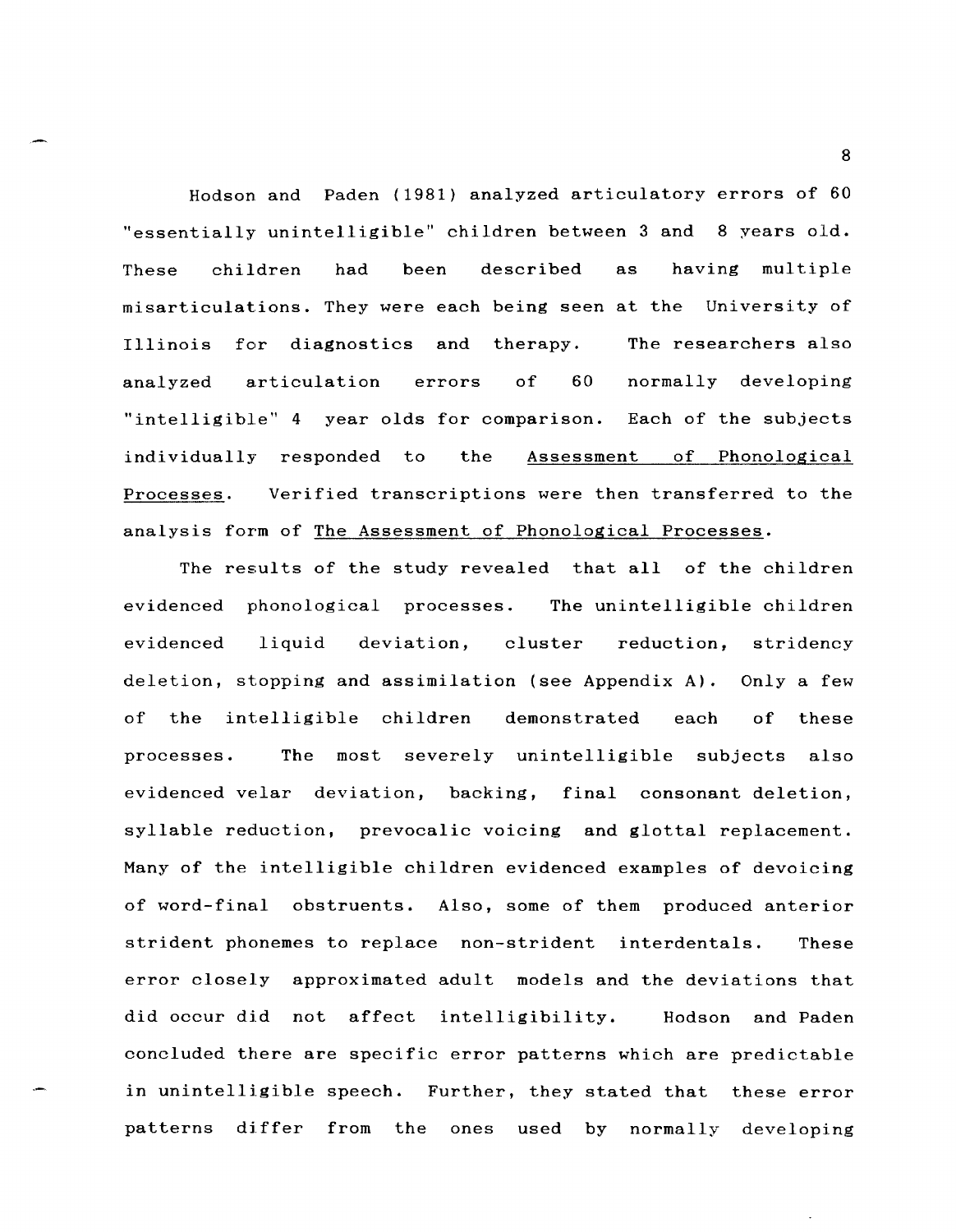children in both the number and type.

Nelson and Kamhi (1984) compared the relationship of syntax, semantics and phonology in utterances of four normal 2 year old children. Each subject was seen for at least eight sessions. During each session the clinician gave a sentence imitation task with nonsense words, and recorded a spontaneous speech sample. The sentence imitation task was controlled for sentence length and complexity and phonological complexity.

The researchers analyzed the sentence imitation task for the relationship between accuracy of consonant production and sentence complexity and between grammatical errors and the phonological complexity of nonsense words. The Percentage of Consonants Correct in target nonsense words was used to measure consonant production accuracy (Shriberg and Kwiatkowski, 1982). Grammatical errors were measured by the percentage of omissions, substitutions, additions and transpositions.

The researchers found that all four subjects made more consonant production errors as the complexity of the imitative sentences increased. The productions of low phonologically complex nonsense words phonologically complex words remained in error. Only one subject improved over time, whereas the high made more increased. grammatical errors as phonological complexity

The spontaneous speech samples revealed no consistent relationship between sentence length and accuracy of consonant production. The researchers used the number of propositions to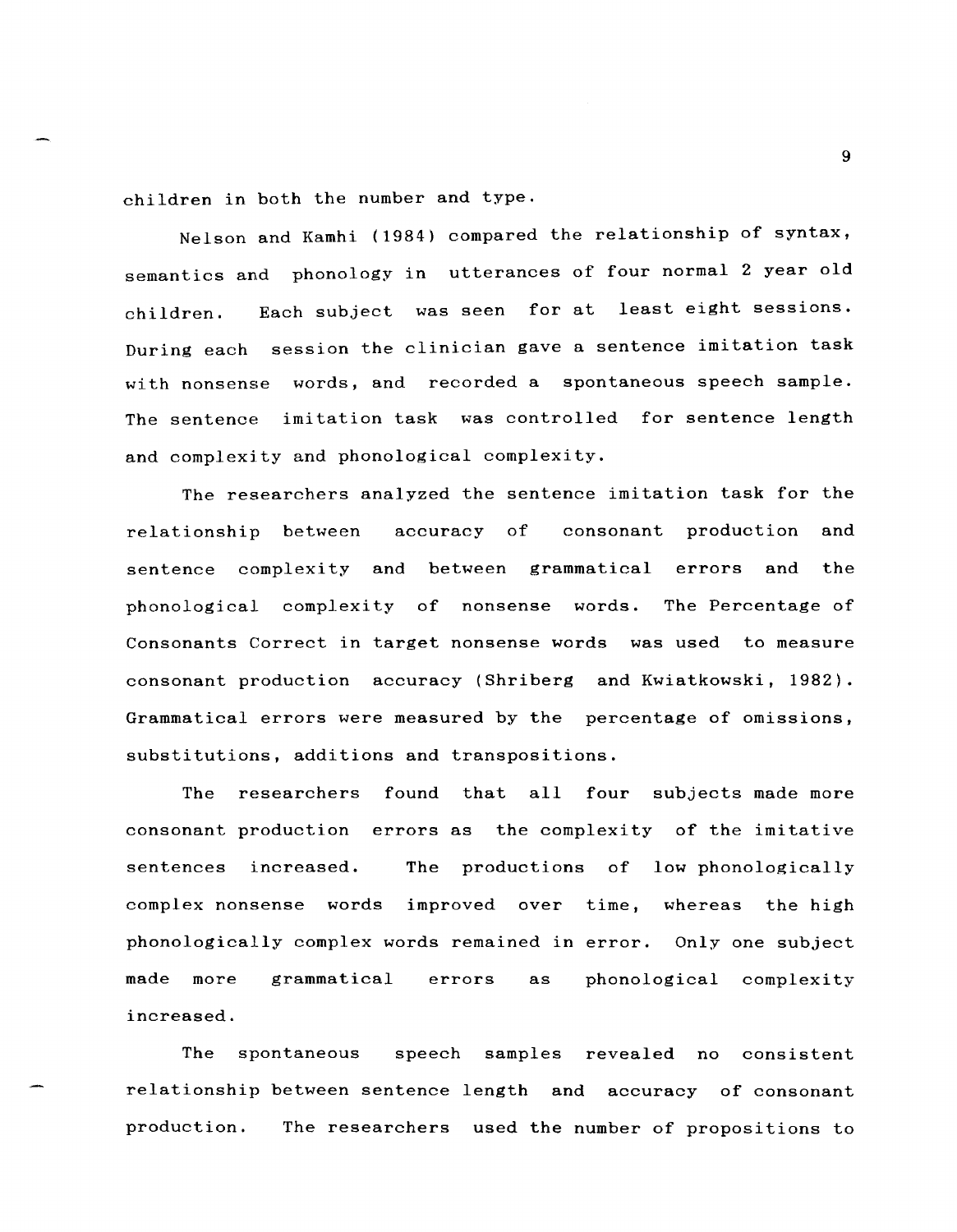measure semantic complexity. It was found that consonant production was not related to semantic complexity.

The authors suggested in conclusion that phonological accuracy and sentence complexity are the most closely related when the child is going through transitional periods (reorganizing internalized speech production rules). In other words, the length of the utterance can sometimes but not always be correlated with correct consonant production children. in normal

A study was done to analyze the relationship between the phonological processes of final consonant deletion, final cluster reduction and deletion and grammatical morpheme use for bound *slz*  morphemes and BE verbs (Richardson, Dunn, Davis, Goleski, Lopez and Daly, 1984). A 30-minute connected speech sample was taken from each of ten children enrolled in articulation therapy. The children ranged in age form 3 years, 8 months to 5 years, 10 months.

The researchers found that those children who deleted *slz*  form content words also deleted *slz* morphemes. The researchers found that children who deleted *slz* from content words usually deleted "is" and "was" the *slz* forms of BE) in connected speech. However, when more generalized phonological processes (final consonant deletion and final cluster reduction) were analyzed in relation to bound morphemes and Be verbs, no significant correlation were found. The authors suggest that phonological errors can cause grammatical errors where accurate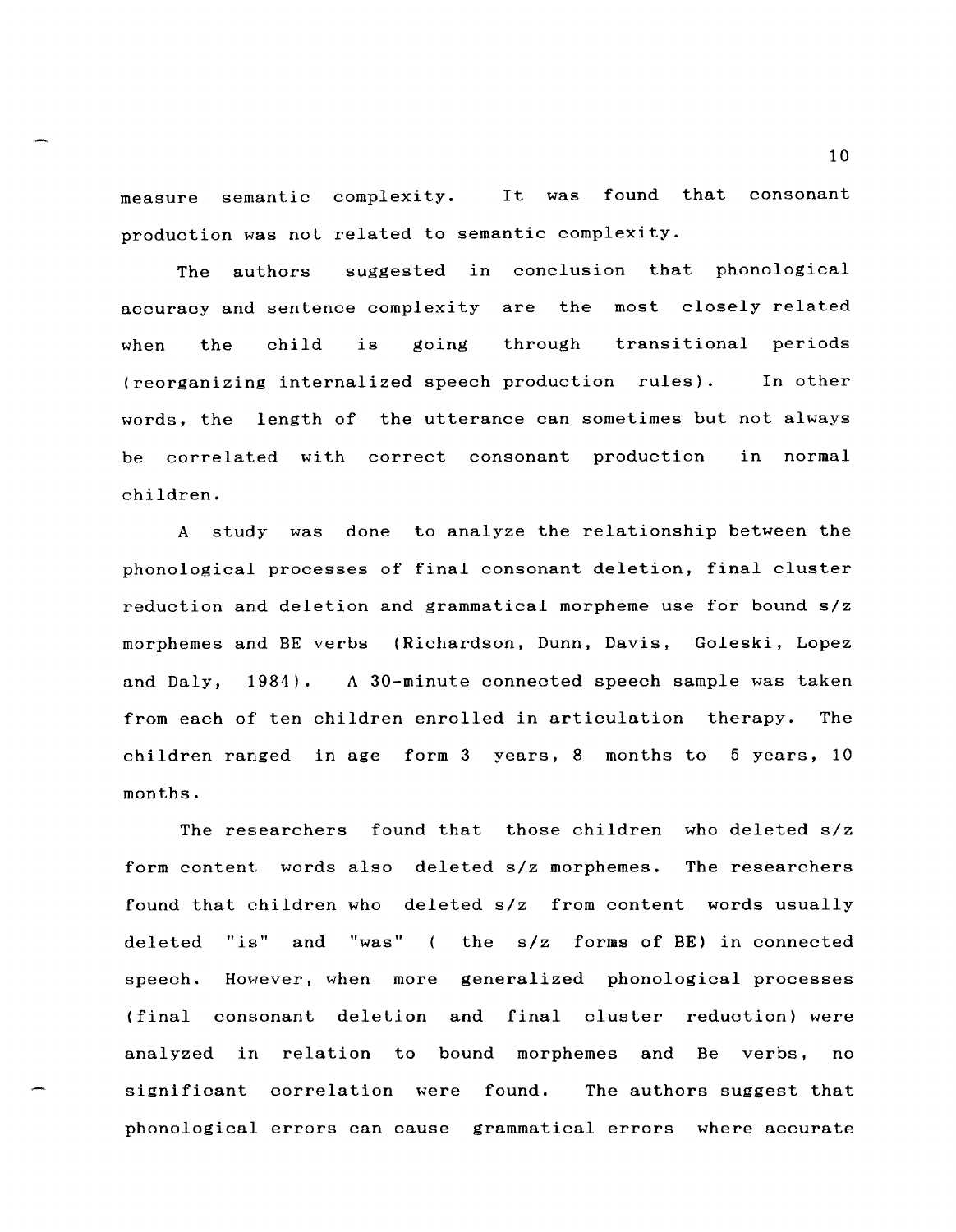articulation is necessary. This is the only case the researchers found in which language and articulation errors interact significantly in speech defective children.

Some researchers found differences in error patterns between articulation problem children and normally developing children and some did not find significant differences. More research is needed to determine valid differences or similarities between these two groups.

# SINGLE WORD VS. CONNECTED SPEECH

In comparing single word and connected speech articulation testing, some researchers found no difference in the results. Others found that connected speech results were more indicative of the child's articulation problem than single word articulation test results. DuBois and Bernthal (1978) tested 10 target phonemes in the same 20 stimulus words elicited by three different speech sampling methods. Eighteen children ranging in age from four to six years old served as subjects. Each of them had demonstrated at least four articulation errors in the screening procedure. In the continuous speech task, the testers instructed the children to tell stories when shown multi-concept pictures. In the modelled continuous speech task, responses were elicited through delayed imitation. Single word responses were elicited through the spontaneous picture naming task.

The researchers counted each error in the data analysis.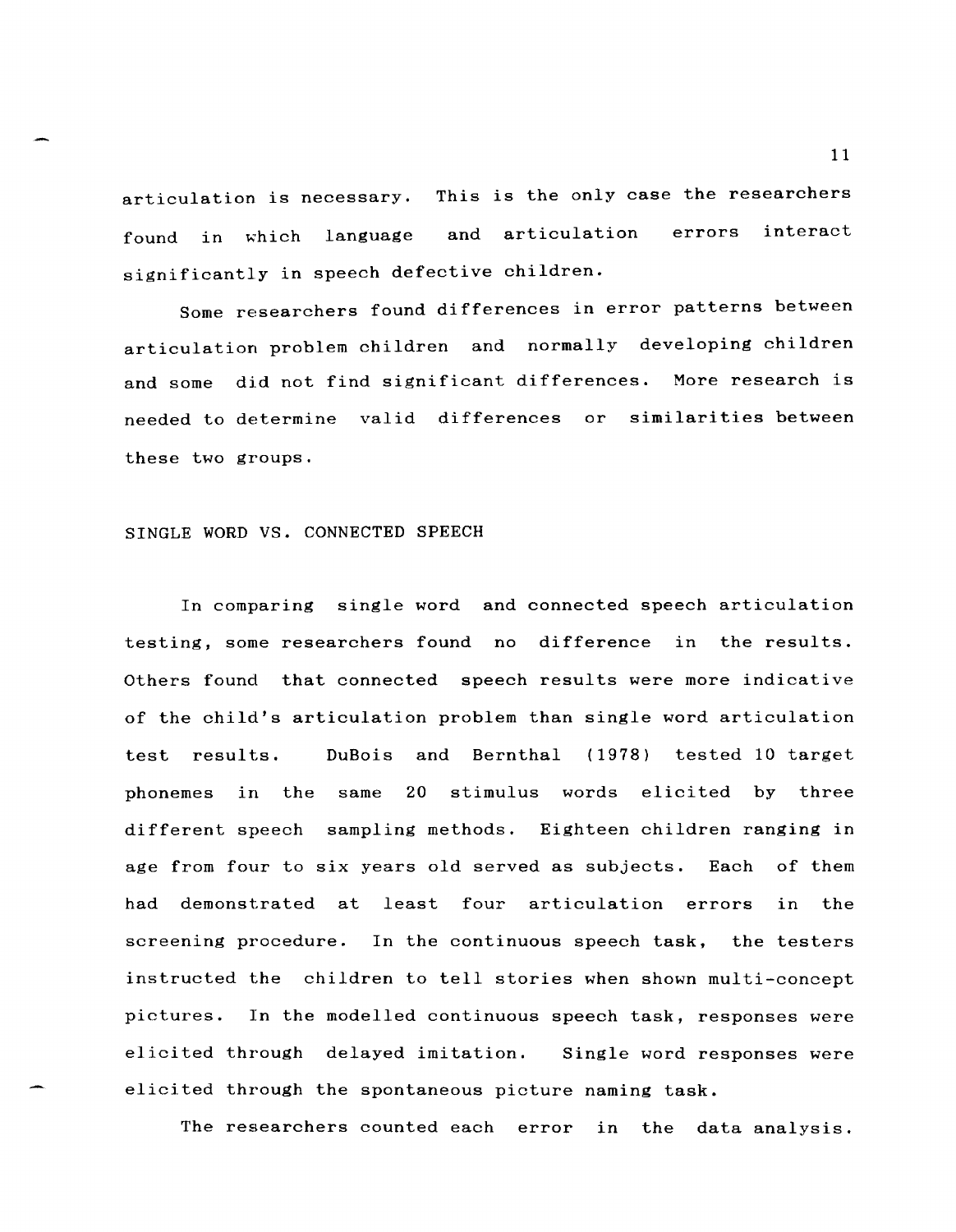Results showed there were significantly more errors in the continuous speech task than in the other two tasks. Also, more errors occurred in the modelled continuous speech task than in the spontaneous picture naming task. The study, though, is limited in interpretation because only the frequency of errors was considered.

Johnson, Winney, and Pederson (1980) did a study comparing both the frequency and type of articulation errors made under two testing conditions. They tested thirty-five children ranging in age from 3.7 to 9.5 years. The children were identified as articulation impaired through at least one phoneme error in a connected speech screening. The researchers used the Goldman-Fristoe Test of Articulation Sounds-in Words and Sounds-in-Sentences to elicit single word and connected speech responses, respectively.

Johnson, et. al. considered each error in the analysis. The results confirmed the DuBois and Bernthal conclusions. There were less errors in single word responses than in connected speech. The results also showed there were significant differences in the type and pattern of errors in the two sampling methods. For example, there were more omission errors in continuous speech. There were more substitution than omission errors in single word responses.

Pollock and Schwartz (1983) analyzed the speech production of one male speech disordered child. Five connected speech samples were used. These had been collected over the period from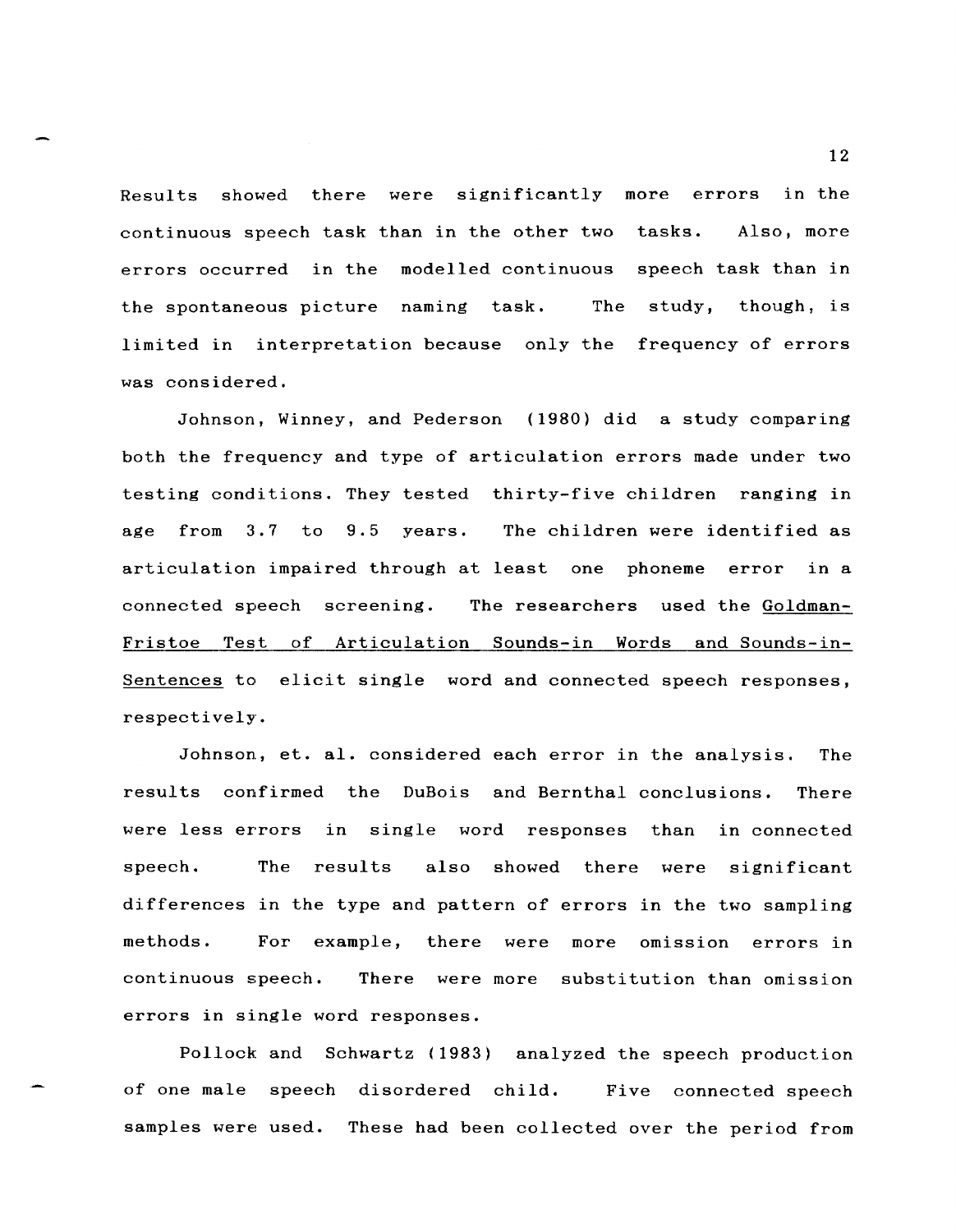age 3 years, 5 months to 7 years, 3 months. The researcher examined the form and complexity of syllable structures in monosyllabic, disyllabic and trisyllabic words. The distribution of phonetic segments in syllable initial and syllable final positions was determined. The analysis focused on the sounds the child was capable of producing rather than whether it was correct by adult standard targets.

Initially, The child had many internal rules that did not allow sounds to occur in certain positions. Later samples showed that these constraints were lifted to allow syllable final consonants, vowel-initial syllables and syllable final clusters. This happened first in monosyllabic words, then in disyllabic words and then partially in trisyllabic words. It was shown that syllable position was an important part of sound acquisition. For a period of time, the child used *Idl* and *Inl* consistently to begin syllables and did not learn to produce other sounds in that position.

The results indicate that syllable structure and position are important Available single word articulation tests do not assess this considerations in aspect of speech production. articulation assessment.

A study was done comparing the results of one of five single word articulation tests to the results of a 50 utterance connected speech sample (Traweek, Aitken, Daiy, Fomby, Perot, and Sheehan, 1983). Twenty-five children between the ages of 3 and 6 years were used as subjects. The researchers analyzed the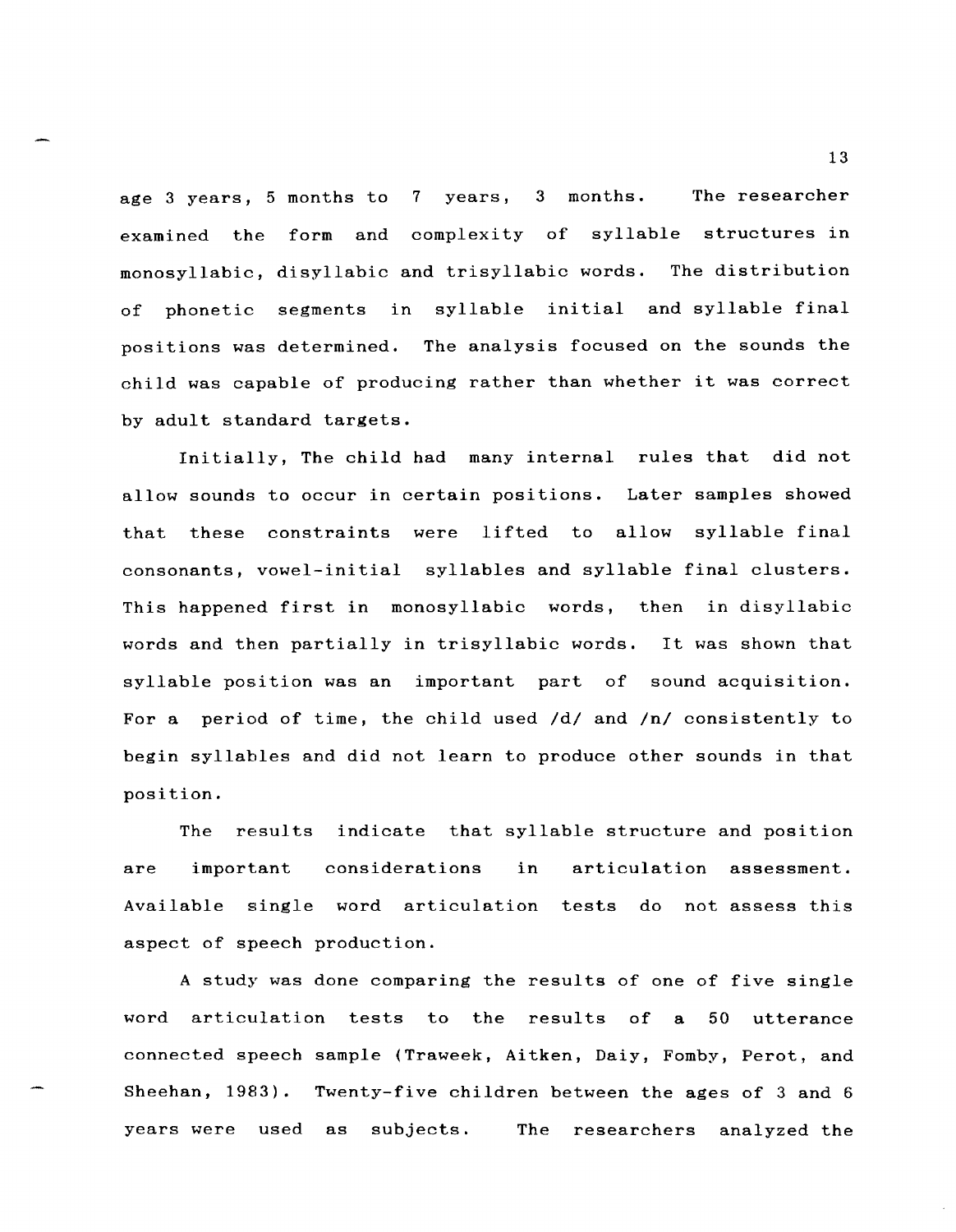results of the single word and connected speech samples for phonological processes. The results showed that the connected speech sample and the single word responses identified phonological processes equally if the child's speech exhibited a moderate to severe disorder.

Healy and Madison (1984) compared both frequency and type of articulation error between single word production and continuous speech samples when vocabulary is held constant. The researchers used twenty children with ages between 5.4 and 12.8 as subjects. Each of them had demonstrated at least three phoneme errors in conversational speech. Single word responses were elicited through the Weiss Comprehensive Articulation Test (WCAT: Picture Form). The researchers instructed the children to tell a story when shown a multi-concept picture for the connected speech samples. The same phonemes were elicited for each task.

Each single error was considered in the data analysis. Results confirmed that a greater number of errors occur in connected speech than in single words. Errors were further classified as substitutions, omissions, and distortion. The researchers found that connected speech revealed more of each category than single word samples. The major difference between these findings and that of Johnson, et. al. is the proportion of types of errors. For example, Johnson, et. al. showed a higher percentage of omission errors and a lower percentage of distortion errors than Madison and Healy did.

Kenney, Prather, Mooney and Jeruzal (1984) used 30 children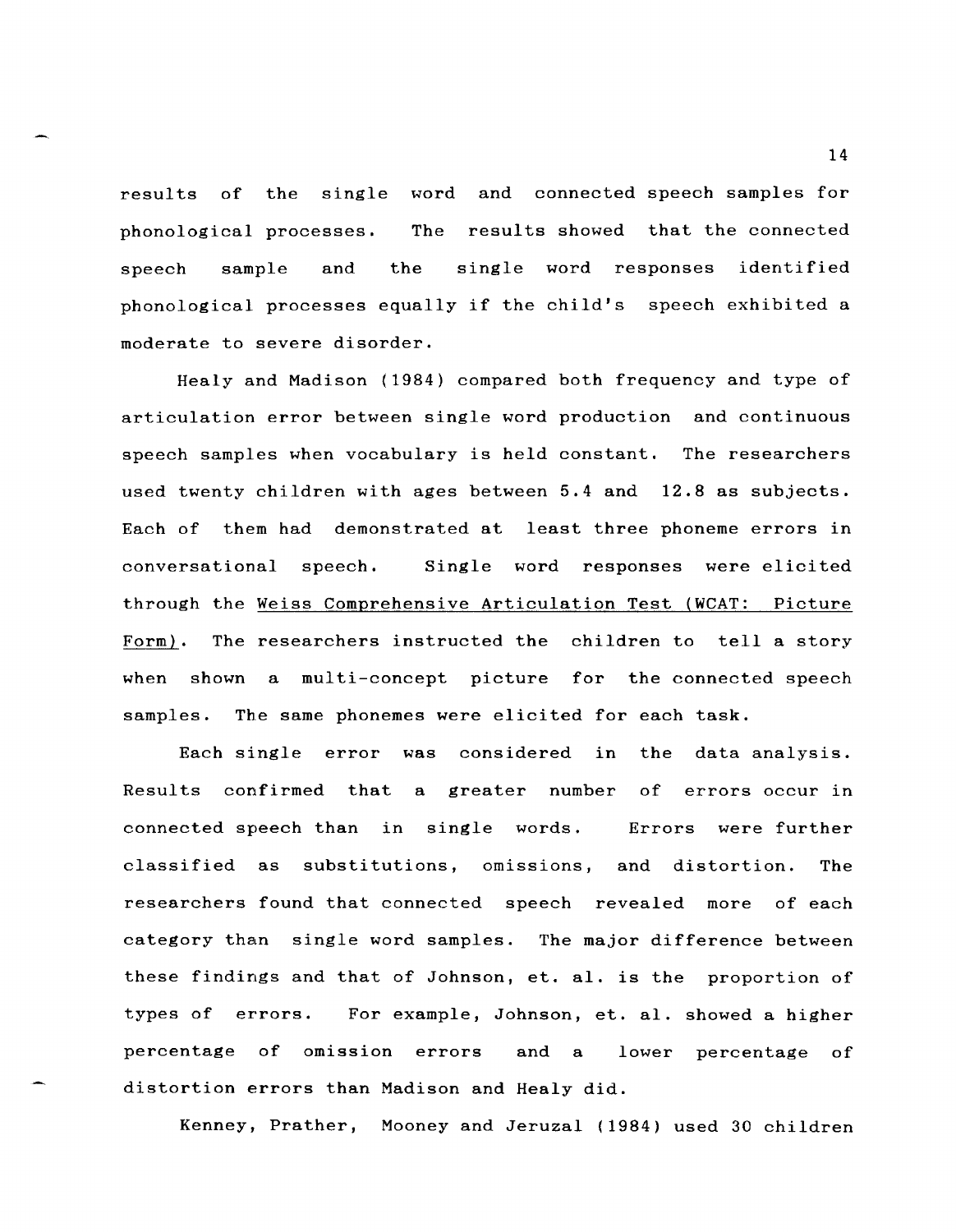aged 4.4 to 4.8. Each of these children were developing at a normal rate. Eight specific phonemes were elicited through pictures for each of the three articulation tests. The tests consisted of a nonsense test (multisyllabic nonsense utterances), a single word test, and a story-retell test.

The results showed that the preschool children performed similarly in the number and type of articulation errors in the word and story tests. They did make more errors on the nonsense test, though the difference was not statistically significant. The researchers also found that boys produced more errors but fewer omissions than girls. However, this is not the focus of the present study.

Paden and Moss (1985) found no difference in the results of single word and connected speech articulation tests. The three subjects were aged 4.11, 6.11, and 7.6. They were each enrolled for phonological remediation. Single word responses were elicited through the Assessment of Phonological Processes (APP). The researchers obtained a sample of continuous speech for the Natural Process Analysis (NPA). Both of these responses were evaluated separately for the Procedures for Phonological Analysis of Children's Language (PPACL). The researchers arbitrarily decided that a process that occurred at least 50% of the time should be considered a remediation target.

The results revealed no difference in the processes identified through any of the procedures. They suggested that the APP may be the most efficient test tool analyzed because it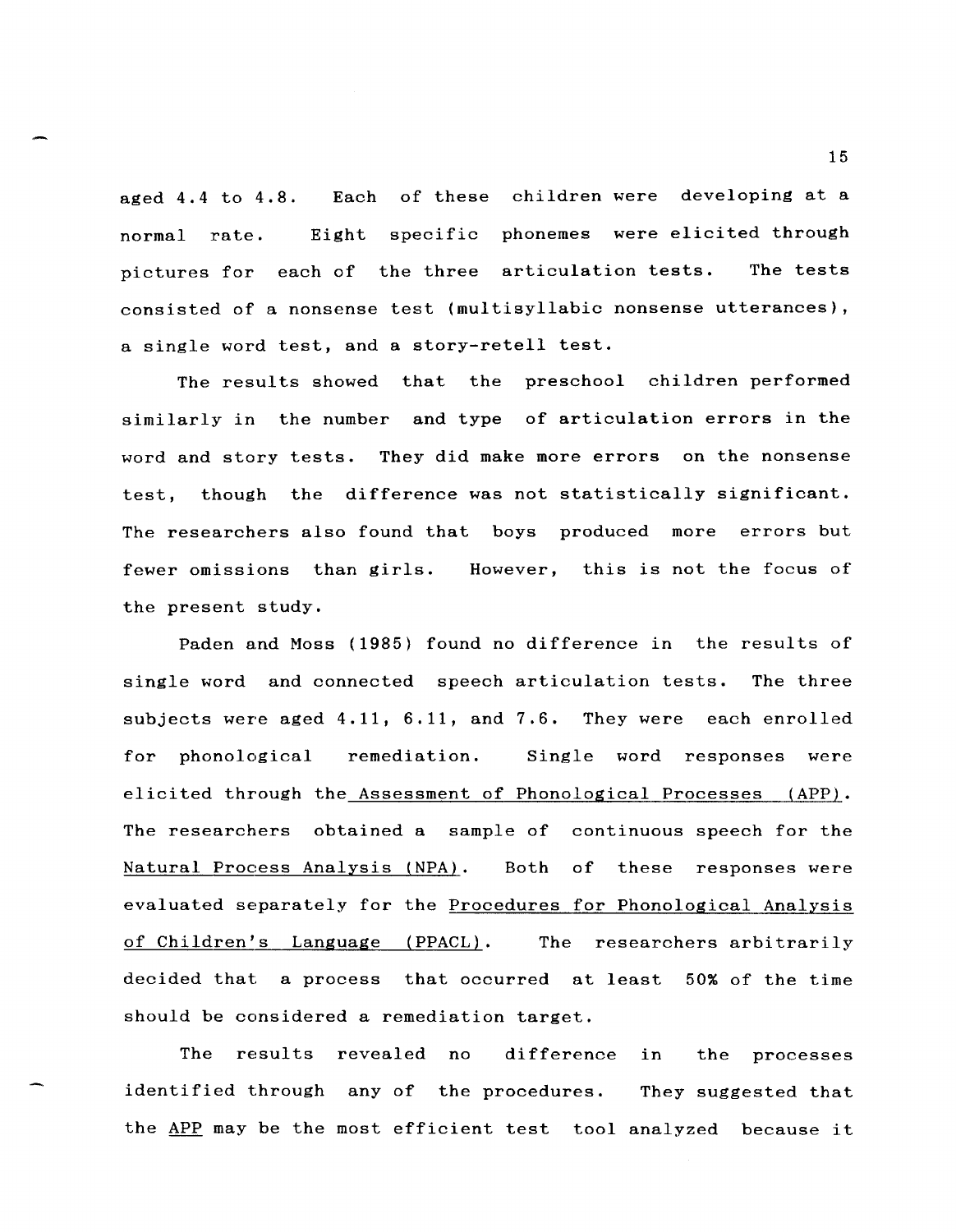took the least time to administer. However, these results are inconclusive because only three subjects were used.

Some of the researchers found that single word articulation tests are accurate in assessing articulation errors. These authors prefer single word tests over connected speech samples because the single word tests are more time efficient. Other researchers found that connected speech samples are more accurate in assessment than single word articulation tests. The literature also reveals contradictory findings in the comparison of error patterns between children who differ in overall language development. Some researchers found differences in error patterns between the normally developing and the language delayed children (Hodson and Paden, 1981; Oller, 1973). Other researchers found similar error patterns between these two groups (Schwartz, Leonard, Folger, and Wilcox, 1980; Nelson and Kamhi, 1984) .

The present study was designed to expand upon the studies discussed, especially on the studies done by Healy and Madison (1984) and Kenney, et. a!. (1984). A comparison of the results found in two single word tests and one connected speech test will be reported. children. The subjects will be normally developing preschool It is hypothesized there will be a significant difference between the results on the single word tests and the connected speech test. It is further hypothesized there will be differences in the results on the two single word tests.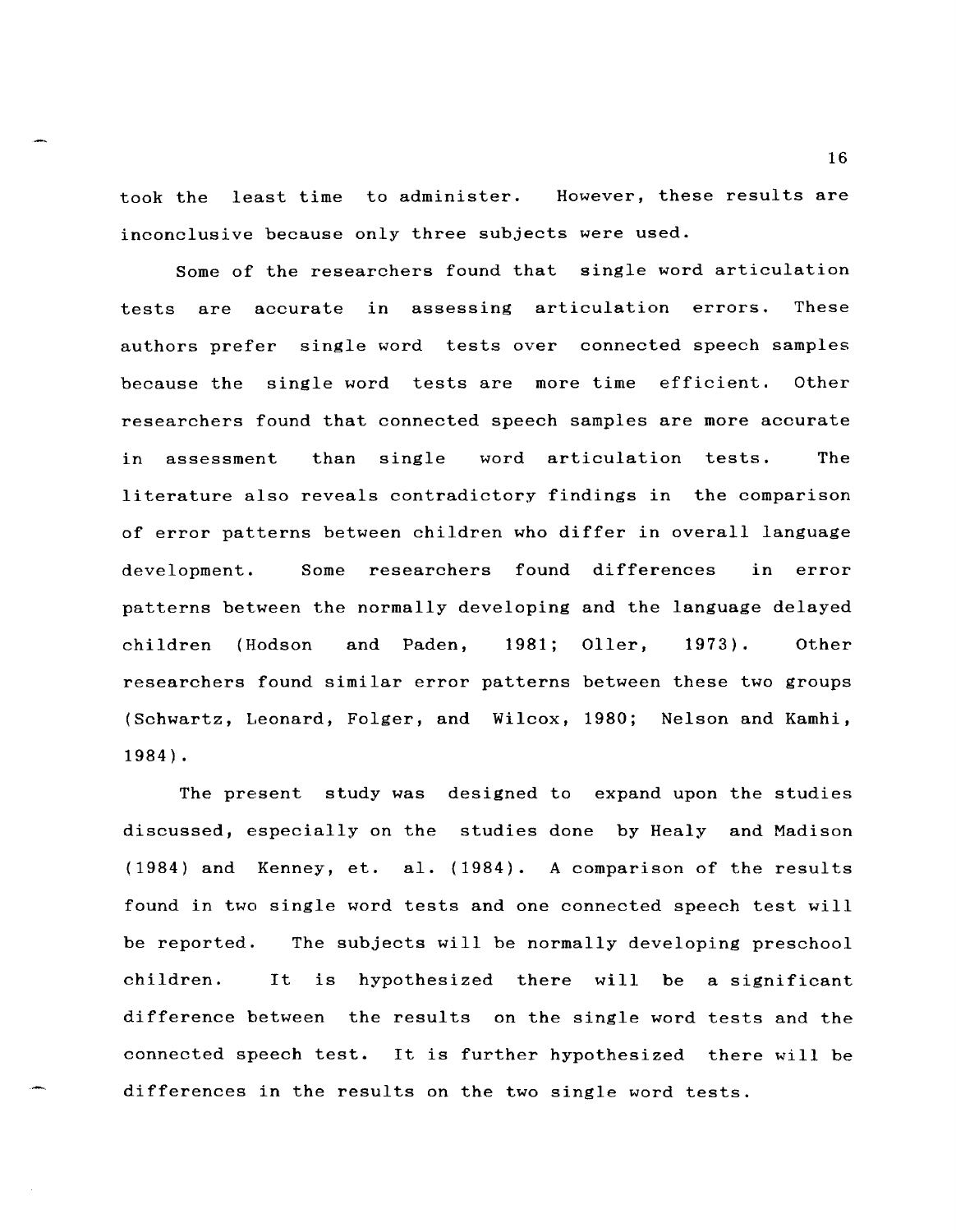#### METHOD

#### SUBJECTS

The subjects in this study were ten preschool children (mean age  $= 3:6$ ). They were each enrolled in a private preschool. Children were excluded if they exhibited by history or observation any systematic disorder such as developmental delay, cerebral palsy, or cleft palate. Also bilingual children were not used. Each child passed a standard audiometric screening test.

## MATERIALS

Each of the subjects responded to the Goldman-Fristoe Test of Articulation. Half of the subjects, selected at random, responded to two additional articulation tests. These were the Weiss Comprehensive Articulation Test and the Forced-Alternative Test of Articulation (Martin, 1984). Each subject's responses were recorded on the standard score sheet for each test using broad phonetic transcription and were audio recorded.

# PROCEDURE

Each subject's responses were analyzed using a computerassisted data analysis program, Linguist II. The computerized phonological analysis identifies 21 general simplification processes, their total opportunities of occurrence, total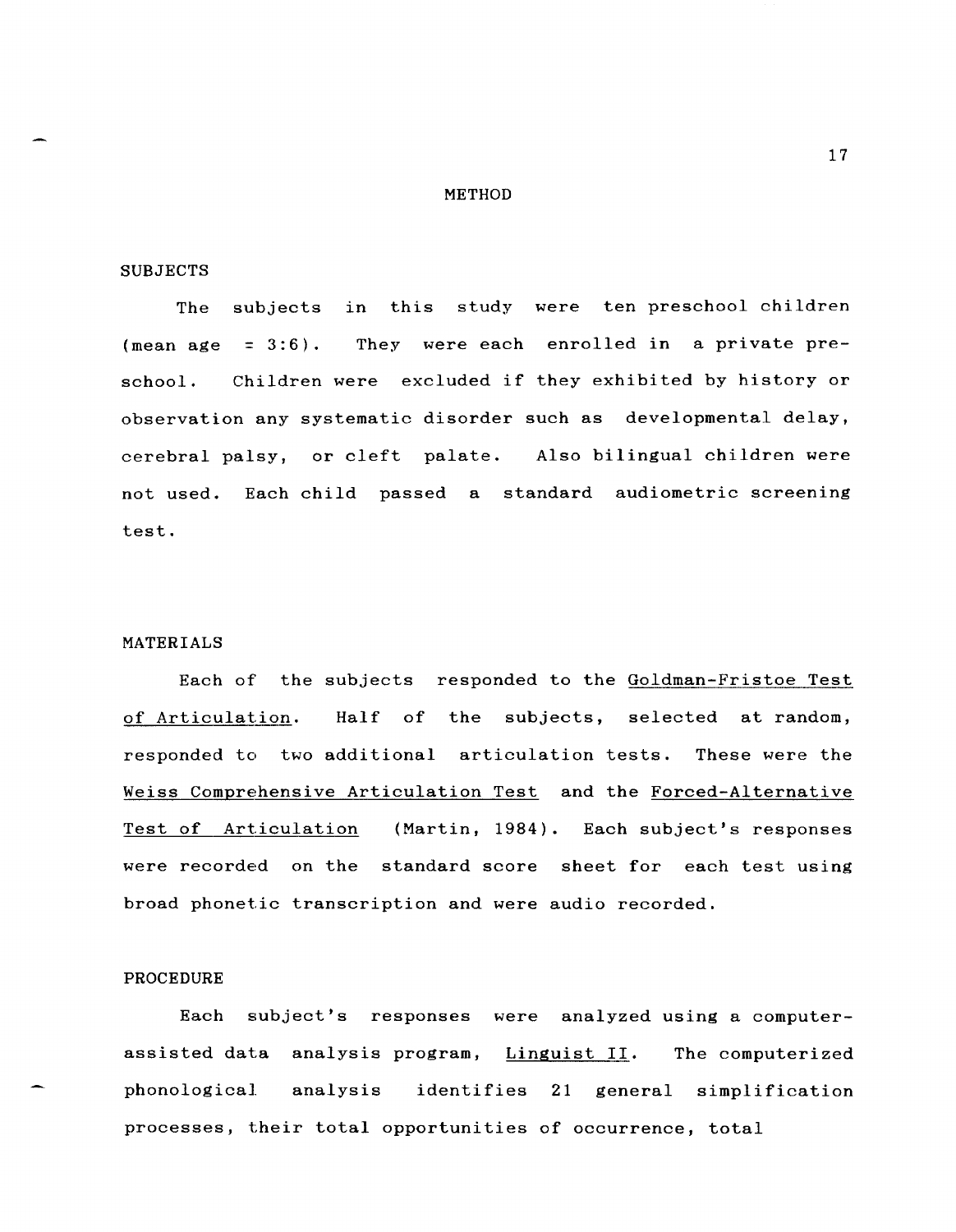instances of occurrence, and percent of occurrence. In addition, the computer-assisted diagnostic program performs consonant error analysis for 25 consonants of English. total opportunities The program reveals the for occurrence, total correct, percent correct, frequency of omissions, and specific substitutions for each initial, medial and final position consonant singleton and each initial position two- and three-element consonant cluster component tested. The program also provides quantitative measures representing contrastivity, variability and accuracy for initial, medial and final position consonant singletons.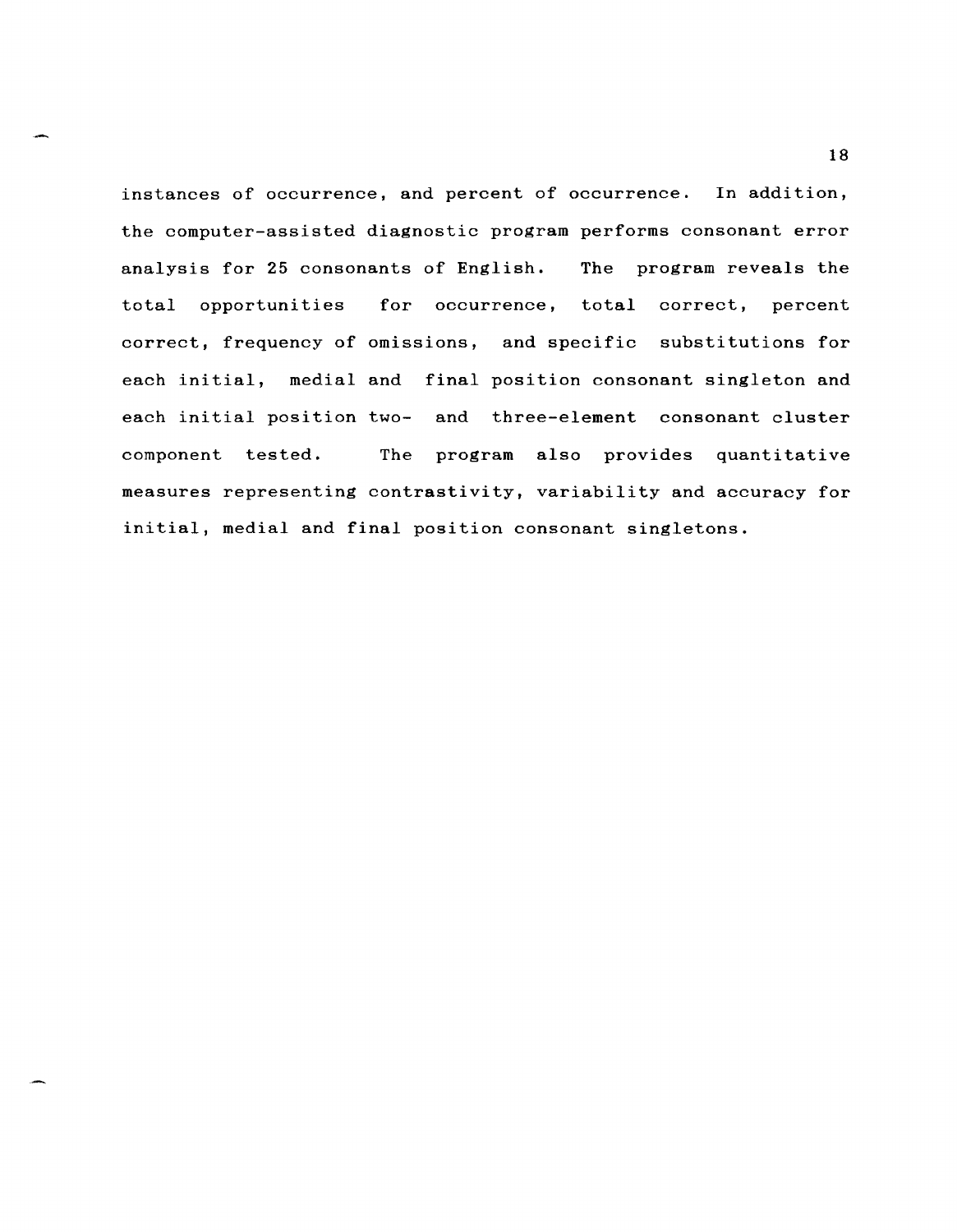#### FINDINGS

Chart I provides a graphic representation of the normative data developed by Haelsig and Madison (1986) for the phonological processes characteristic of children 3-5 years of age. Results of the current study differed significantly from those norms (see Table I). For example, in the current study, gliding occurred at a mean of 6% of the opportunities available for all of the subjects. In Haelsig and Madison's norms, gliding occurred 52% of the total opportunities. The following five phonological processes, listed in increasing order of significance, had a Z-Value of 1.3-2.97: Labial Assimilation (La), Cluster Reduction (CR), Vocalization (Vo), Syllable Deletion (SD), Gliding (GI).

Mean percentage of error for each of the phonological processes which could be compared to the norms ranged from 0-8% of occurrence (see Table II). This is significantly different from the norms of 24-52% as provided by Haelsig and Madison (see Table I). It can also be seen from Table II that the three tests differed in mean percentage of occurrence on several of the phonological processes. For example, depalatalization had a mean occurrence of 8% for the two single word elicitation tests (Goldman-Fristoe Test of Articulation, Weiss Comprehensive Articulation Test) and 5% for the conversational speech sample (Forced-Alternative Test of Articulation). Vocalization (Vo) had an occurrence of 3% on the Forced-Alternative Test of Articulation, 4% on the Goldman-Fristoe Test of Articulation, and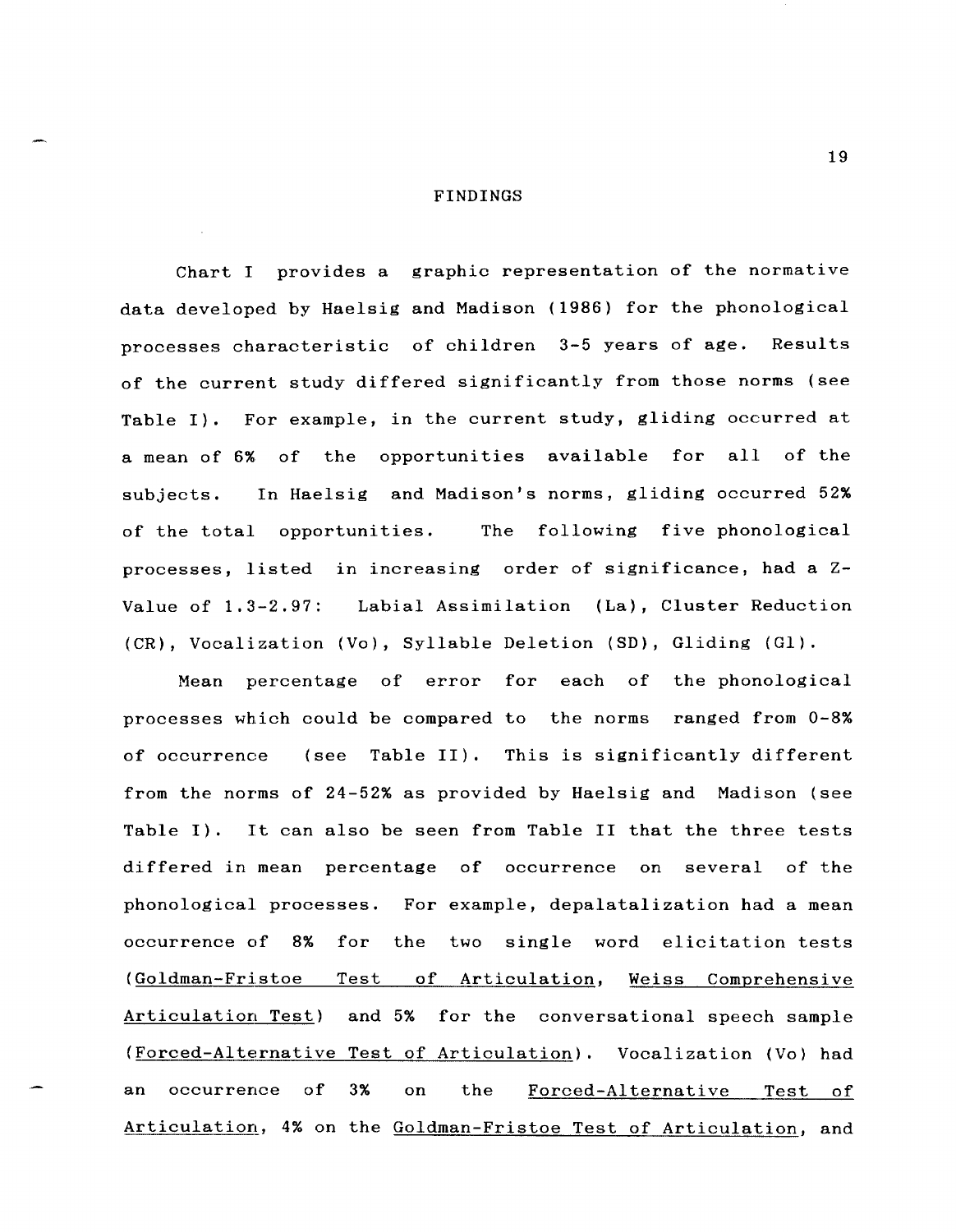## 5% on the Weiss Comprehensive Articulation Test.

Table III provides the percentage of error for each of the phonological processes for each subject that responded to all three tests. Error migration, as exhibited by the change in the percent of occurrence of demonstrated by the data. For example, subject #5 had a 0% of the phonological processes, was occurrence on velar fronting (VF) for the two single word articulation tests and a 16% occurrence on the connected speech articulation test. This subject had an 11% occurrence of vocalization (Vo) on the Goldman-Fristoe Test of Articulation  $(GF)$ , a 0% occurrence on the Forced Alternative Test of Articulation (FA), and a 6% on the Weiss Comprehensive Articulation Test (WCAT). Subject #7 had a 0% occurrence of gliding (Gl) on the  $GF$ , 2% on the  $FA$ , and 10% on the WCAT. Subject #10 had an occurrence of 18% on Affricate assimilation (Aa) on the  $GF$ , 7% on the  $FA$ , and 14% on the WCAT. However, 3% was the biggest occurrence difference from the three tests for subject #8. This difference occurred in labial assimilation (La), and nasalization (Na). For subject #9, 5% was the biggest difference in occurrence on the three tests. labial assimilation. This occurred in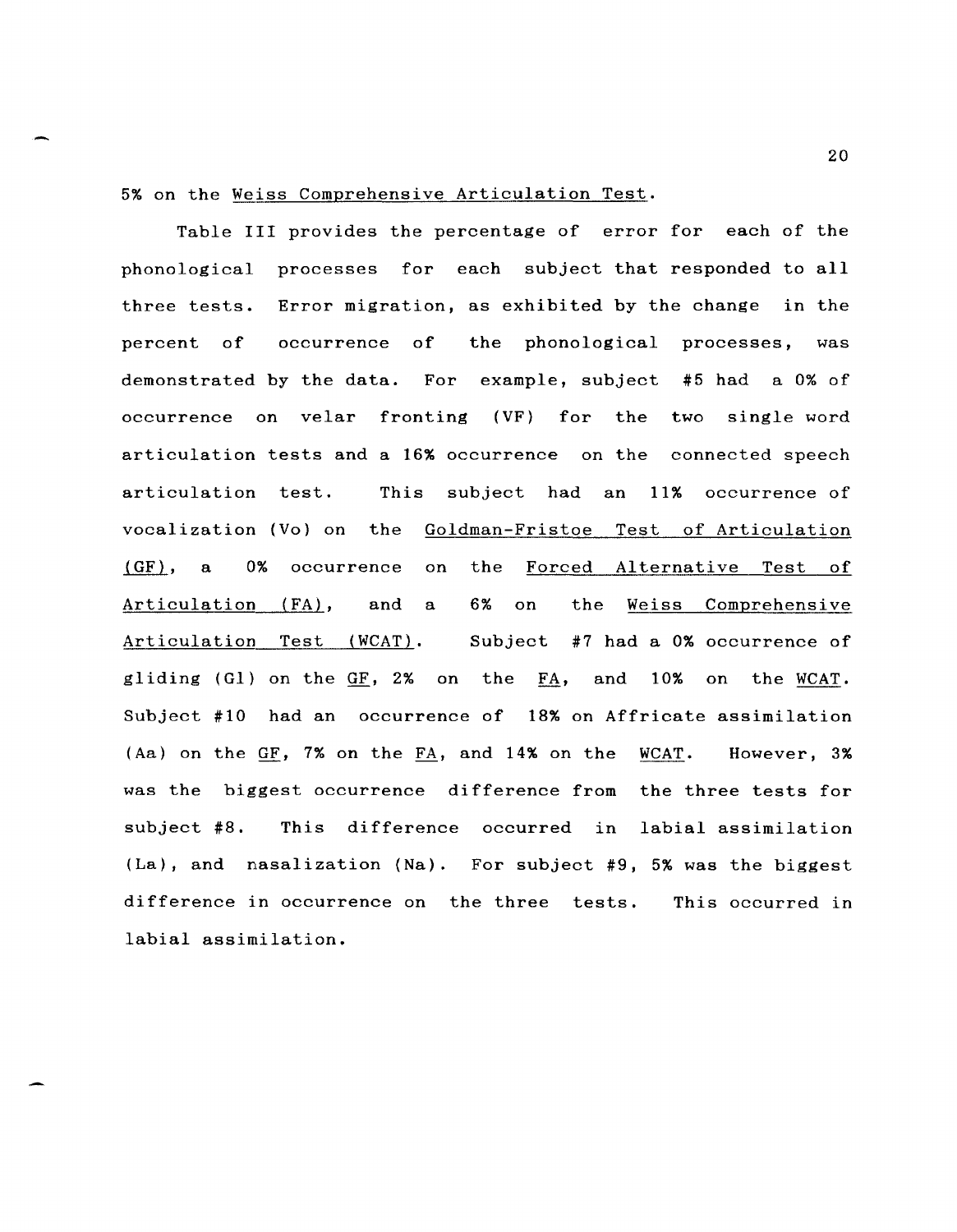#### SUMMARY AND CONCLUSIONS

### SUMMARY

Ten subjects three and four years old (mean age 3:6) were selected for this study. Each of the subjects responded to the Goldman-Fristoe Test of Articulation. (Goldman and Fristoe, 1969). Half of them also responded to the Weiss Comprehensive Articulation Test (Weiss, 1980) and the Forced-Alternative Test of Articulation (Martin, 1984). The subjects' responses were analyzed with a computer-assisted data analysis program, Linguist II. The results of the analysis were then compared to the normative data developed by Haelsig and Madison (1986) for 3-5 year old children. There was a significant difference between these norms and the results of the present study. Percentage of error for each of the phonological processes for each subject that was given all three tests was also computed. migration was demonstrated by the data. Error

# DISCUSSION

The results of this study support the findings of Healy and Madison (1984), Johnson, Winney and Pederson (1980) and DuBois and Bernthal (1978). Error migration was shown to occur for several of the phonological processes between the two single word and the connected speech articulation tests. occurred in connected speech responses. More errors

The results differed from the findings of Paden and Moss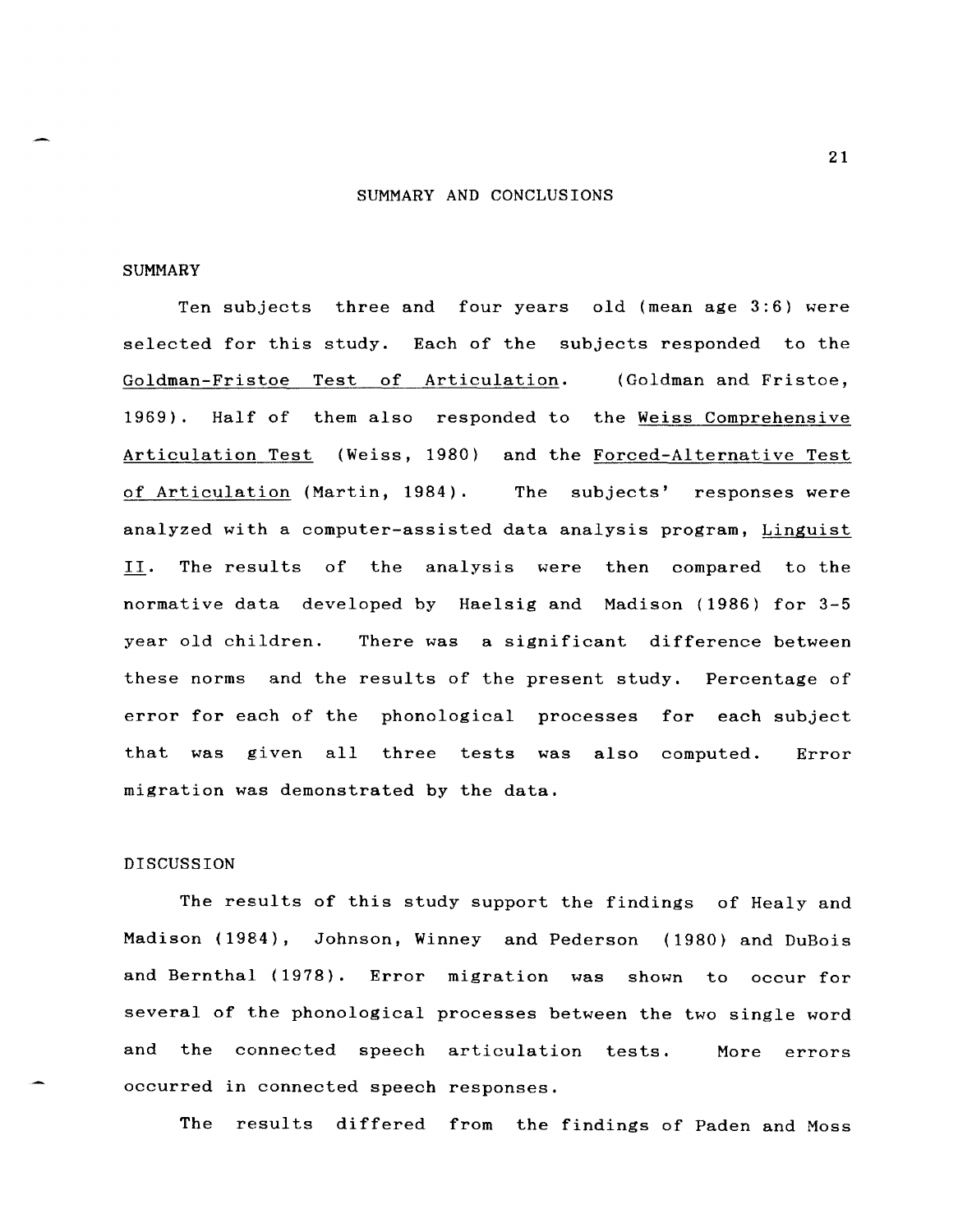(1985) and Kenney, Prather, Mooney and Jeruzal (1984). These studies found no difference between errors identified between single word and connected speech articulation tests. The data in the present study shows that some subjects demonstrated a large difference of percentage of occurrence on phonological processes between the two types of tests, while some subjects demonstrated a small difference. This seems to indicate that error migration only occurs in some subjects. This would explain the findings of those studies that indicated no observed difference in results between single word and connected speech articulation tests.

This study furthered the findings of Madison and Healy (1984) . It was discovered there was a significant difference in the responses of the present study's subjects and the norms provided by Haelsig and Madison (1986). Also, there were differences in the results between the two single word articulation tests. Specifically, there were differences in the percent of occurrence of glides, labiodentals, deletion of final consonants, and lingua-alveolars detected in the two tests. These differences support the conclusions of McCauley and Swisher (1984) that results will vary across standardized articulation tests due to a lack of validity.

### SUGGESTIONS FOR FURTHER RESEARCH

The findings of this study could be further verified using a larger number of subjects. This may also indicate which children will exhibit error migration and which will not. Also, more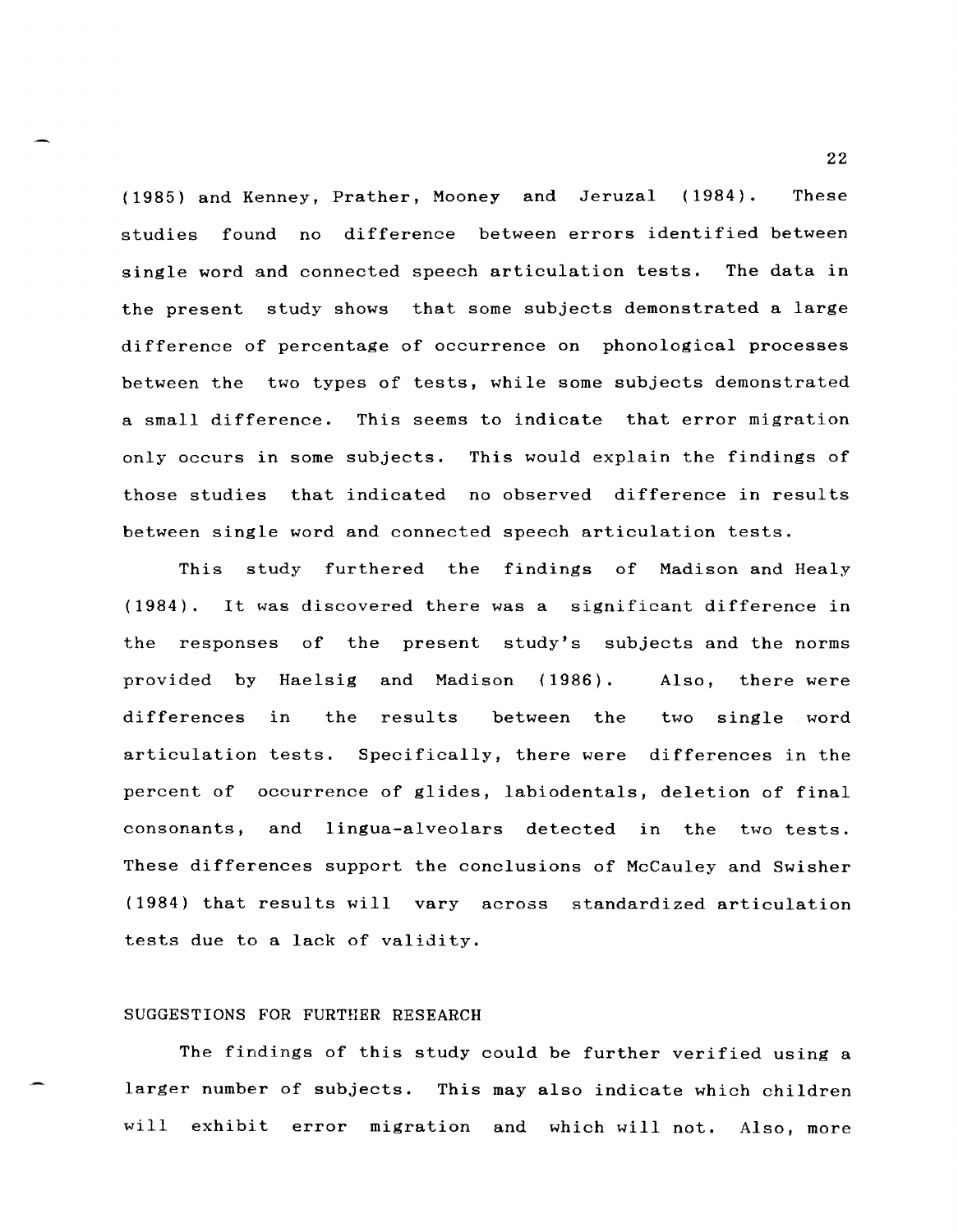standardized single word tests could be comparison. used for further

Another study could be done analyzing the phonological processes of a large number of normal children in connected speech. The results may alter the presently established normative data.

#### CONCLUSIONS

This study found a significant difference between the normal subjects used and the presently available normative data (Haelsig and Madison, 1986). Error migration was also found across single word and connected speech samples. Error migration was a frequently observed problem for some subjects; for others, it occurred a few times. It was also found across the two single word tests used in the study. These data indicate error migration may be a factor for consideration when establishing normative data on the development of phonological processes. Further, these data suggest that the establishment of appropriate phonological processes for remediation can be a function of the measurement devise used. Suggestions for further research have been indicated to further understand the differences between standardized tests. Further research could also refine the available normative data on phonological processes.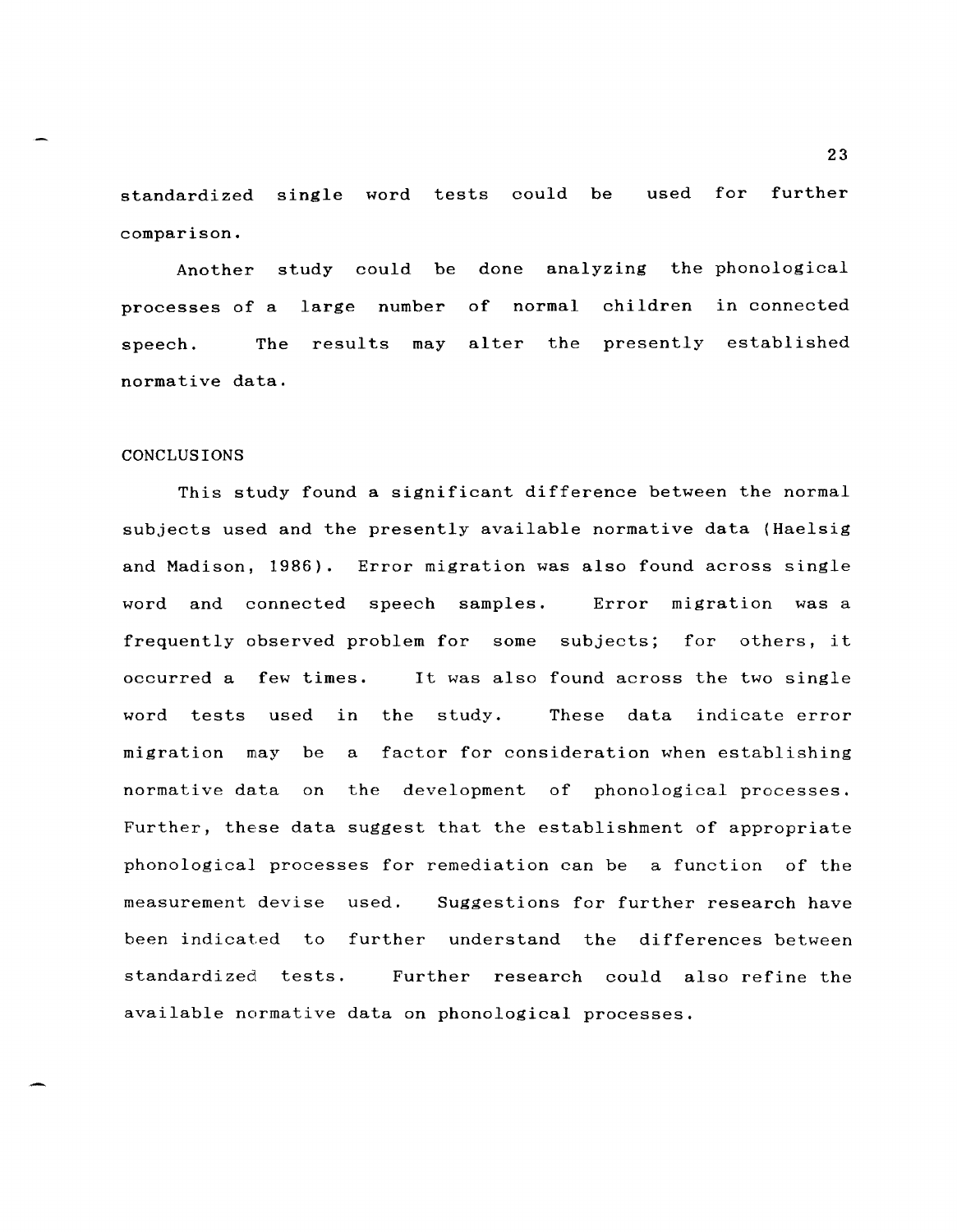APPENDIX A: DEFINITION OF PHONOLOGICAL PROCESSES - NICOLOSI, HARRYMAN, & KRESHECK (1983).

1. Cluster Reduction (CR): The consonant cluster is produced as a single consonant; e.g., spoon=/p $un/$ .

2. Initial consonant deletion (ICD): Reduction of consonantvowel (CV) or consonant-vowel-consonant (CVC) to a vowel or to a  $CV; e.g., pig=}/g/$ .

3. Final consonant deletion (FCD): reduction of consonantvowel-consonant (CVC) to a consonant-vowel (CV) form; e.g.,  $pig = /pI /$ .

4. Syllable deletion (SD): the omission of a syllable in a multi-syllable word; e.g.: baby=/be/.

5. Velar fronting (VF): The tendency to replace velar consonants with alveolar ones; e.g., shoe=/su/.

6. Depalatalization (Dp): replacing a palatal consonant with a non-palatal consonant; e.g., shoe=/mu/.

7. Backing (Bk): The substitution of /k/, /g/, /h/ and glottal stops for non-back phonemes; e.g., tub=/t^g/.

8. Stopping (St): Replacement of fricatives, and occasionally other sounds, with a stop consonant; e.g.: seat=/tit/.

9. Palatalization (Pa): Replacement of a non-palatal consonant with a palatal consonant; e.g.:  $\text{man} = \frac{1}{2} \times n/$ .

10. Gliding (GI): Substitution of /w/ or /j/ (glides) for another sound; e.g., soap=/jop/.

11. Vocalization (Vo): a tendency of consonants to be voiced when preceding a vowel; e.g.,  $penz/b/n/$ .

12. Labialization (Lb): Substitution of a labial consonant for a non-labial consonant; e.g., top=/bap/.

13. Devoicing of final consonants (DFC): Process whereby a child anticipates the silence following a word and substitutes a voiceless consonant for the final consonant; e.g., bed=/b t/.

14. Velar Assimilation (Va): Tendency of apical consonants to assimilate to a following velar consonant; e.g.: duck=/g/k/. assimilate to a following velar consonant; e.g.:

15. Alveolar Assimilation (Aa): substitution of an alveolar consonant for a non-alveolar consonant to make production similar to another labial consonant in a word; e.g., mutt=/t t/.

16. Nasal Assimilation (Na): Tendency of sound to take on the nasality of a following nasal consonant; e.g., friend=/ntnd/.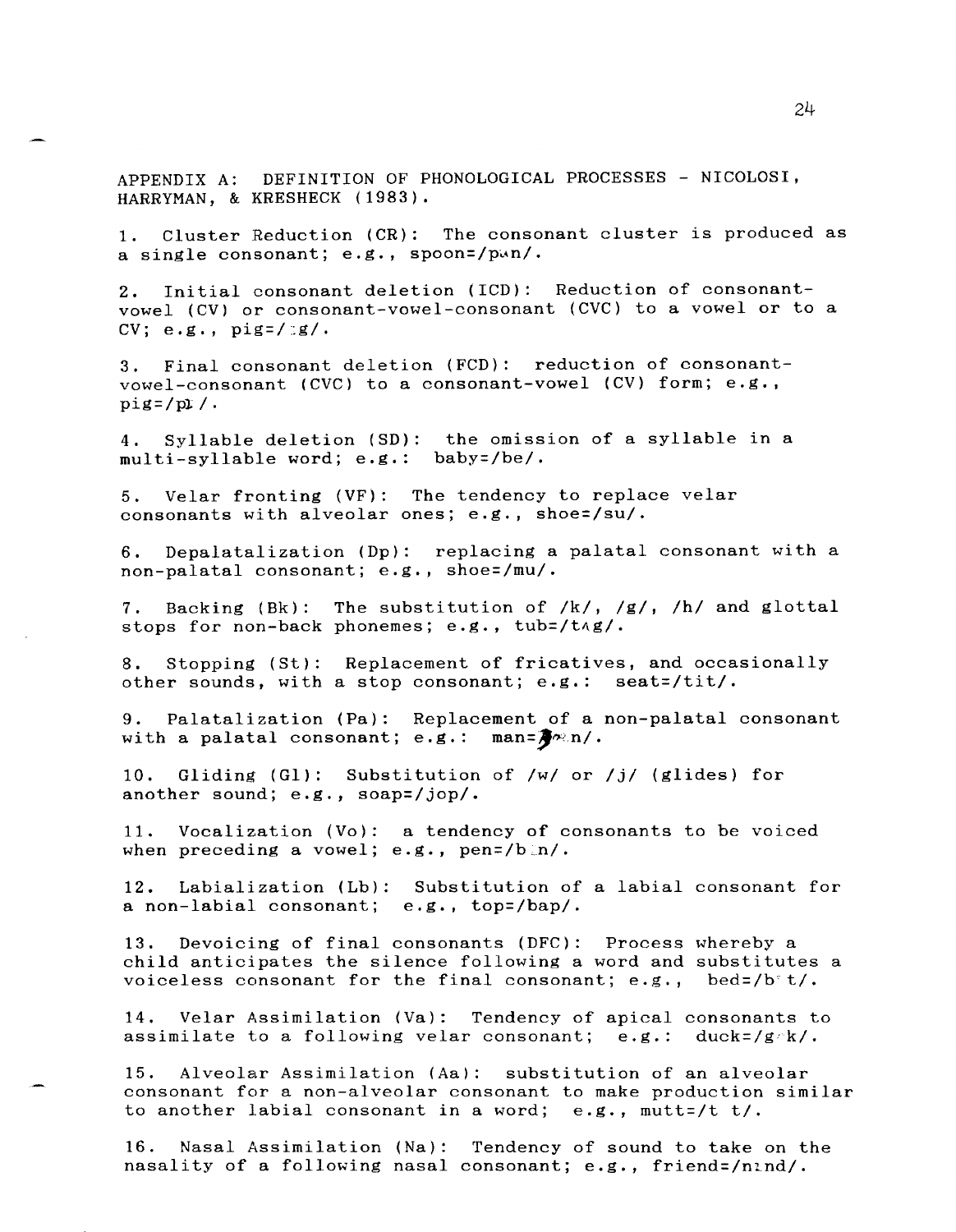17. Labial Assimilation (La): Substitution of a labial consonant for a non-labial consonant to make production similar to another labial consonant in a word; e.g., top= /bop/.

18. Affrication (Af): The replacement of a fricative with an affricate; e.g., sun=/tsAn/.

19. Denasalization (Dn): The replacement of a nasal consonant with an oral one; e.g. no=/do/.

20. Deaffrication (Da): The replacement of an affricate with a non-affricate consonant; e.g., church=  $\sqrt{3}$ /.

21. Voicing of initial consonants (VIC): Substitutes a voiced consonant for a voiceless consonant for the first consonant in a word; e.g., peg=/bEg/.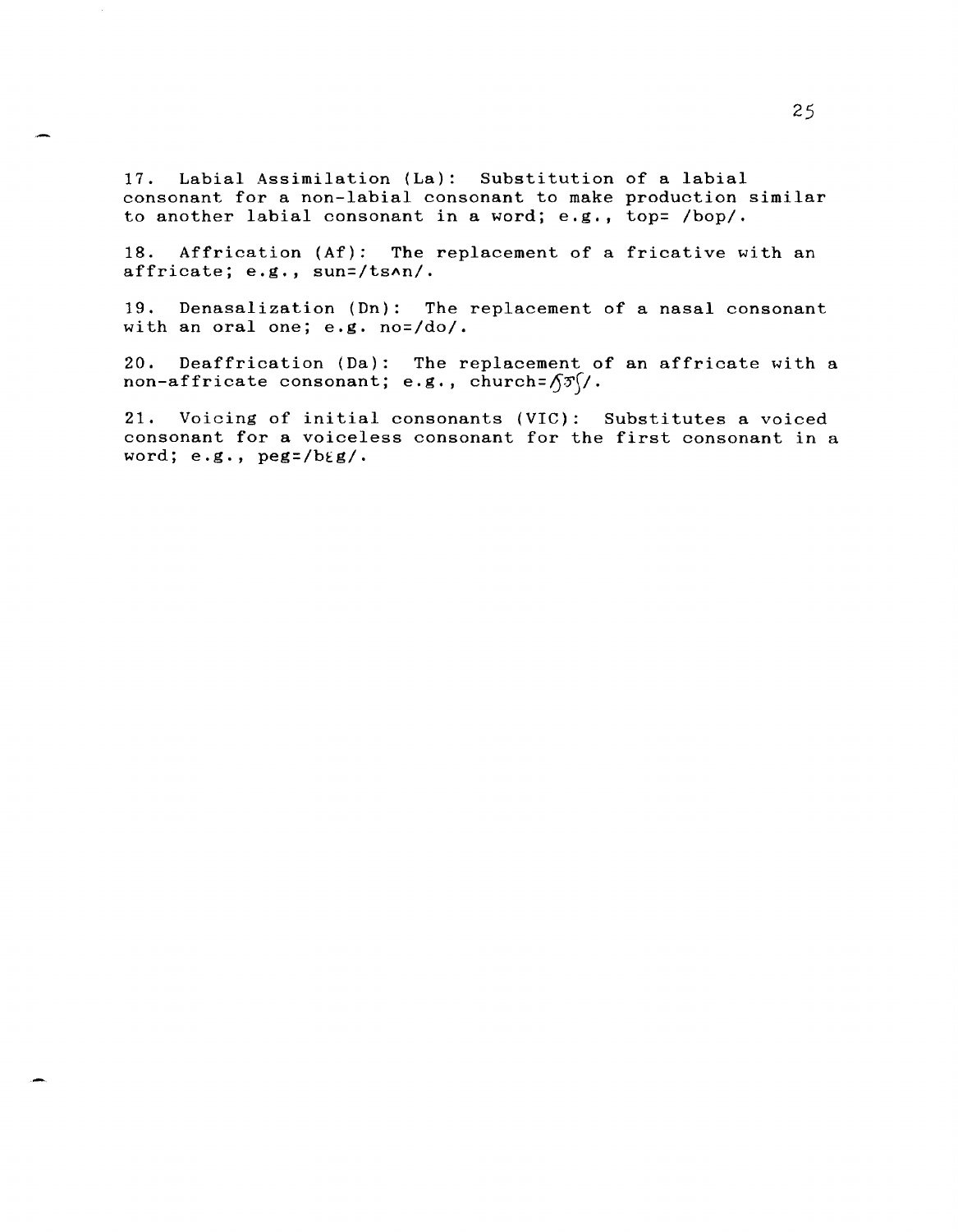# TFBLE I<br>CATH RESULTS FROM THE GOLDNAN-FRISTOE TEST OF ARTICULATION: NORNAL SUBJECTS

)

|                           |        |      |     |     | SD.   | Æ   |                 |     | St  | Pa  | 61   | vo.  | ட              | mc   | va. | Rю.  | Na  | صا  | <b>RF</b> | Dn. | Da. | VIC |
|---------------------------|--------|------|-----|-----|-------|-----|-----------------|-----|-----|-----|------|------|----------------|------|-----|------|-----|-----|-----------|-----|-----|-----|
| <b>SUBJECT</b>            | RŦ     | œ    | ICD | FOD |       |     | œ               | e.  |     |     |      |      |                | 122. | 12. | 137. | z.  | 154 | œ.        | œ.  | α.  | œ.  |
| 1N                        | 3.5    | œ    | œ   | 87. | 12    | 52  | 502             | 24  | 44  | 422 | 262  | 11%  | 11%            |      |     |      |     |     |           |     | œ.  | œ   |
| 2N                        | $-4.1$ | œ.   | 34  | z   | œ.    | œ   | œ.              | z   | 92  | œ   | œ.   | 112  | 92             | 4.   | œ.  | 42   | 12  | æ.  | α.        | œ.  |     |     |
| ЭΝ                        | 3.9    | œ.   | œ.  | z   | 12    | œ.  | œ.              | œ   | œ   | œ.  | œ    | œ.   | 12             | œ    | α.  | œ.   | œ   | 12  | œ         | α.  | œ.  | 42  |
|                           |        |      |     |     |       | œ.  | œ               |     | æ.  | œ   | 54   | œ.   | $\mathbb{Z}^2$ | œ.   | œ.  | Œ.   | œ.  | 54  | œ.        | Œ.  | œ   | œ   |
| -41                       | 3. 11  | œ.   | œ   | Œ.  | 12    |     |                 | 1%  |     |     |      |      |                | 42   | œ.  | 41   | œ   | 84  | œ.        | œ   | œ.  | Œ., |
| эч                        | 3. 11  | œ.   | œ.  | œ   | œ.    | œ.  | 102             | 12  | -2  | œ.  | 154  | 11%  | 94             |      |     |      |     |     |           |     | œ.  | œ.  |
| 6N                        | 3.8    | œ.   | œ.  | œ.  | Œ.    | Œ.  | œ.              | Œ.  | z   | œ   | œ.   | œ.   | 34             | œ    | œ.  | œ    | 12  | 34  | Œ.        | œ.  |     |     |
| 7N                        | 3.6    | Œ.   | Œ.  | z   | Œ.    | œ   | œ.              | œ   | 22  | œ   | œ.   | œ.   | 12             | œ    | œ   | œ.   | 12  | 12  | Œ.        | œ.  | œ   | œ   |
|                           |        |      |     |     |       |     |                 | œ   | œ.  | œ.  | œ    | œ    | œ.             | œ.   | Œ.  | œ.   | œ   | œ.  | Œ.        | œ.  | Œ.  | œ   |
| 8N                        | 3.8    | œ.   | œ.  | 21  | 12    | œ   | œ.              |     |     |     |      |      |                |      | œ   | α.   | 12  | 12  | œ.        | α.  | œ.  | œ   |
| <b>SN</b>                 | 3.1    | œ.   | œ   | 54  | z     | œ.  | œ               | œ   | œ.  | œ   | Œ.   | œ    | -12            | œ.   |     |      |     |     |           |     | œ   | Œ.  |
| 10N                       | 4.3    | œ    | œ.  | 54  | œ     | œ   | æ               | 22  | -42 | œ   | 152  | 112  | 34             | æ.   | œ.  | 18%  | z.  | 34  | Œ.        | 24  |     |     |
|                           |        |      |     |     |       |     |                 |     |     |     |      |      |                | 24   | œ.  | 44   | 12. | s.  | œ         | α.  | œ.  | 12  |
| നാണ്                      | 9.63   | œ.   | Œ.  | зv. | 12.   | 12. | 10 <sub>1</sub> | 1%  | æ   | يہ  | 64   | æ.   | s.             |      |     |      |     |     |           | 12. | œ.  | 34  |
| std                       |        | œ    | 12. | z   | 12    | z   | 182             | 12. | 34  | 13% | 92   | s.   | -42            | 42   | œ.  | 62   | 12. | 44  | Œ.        |     |     |     |
| <b>H_SIG &amp; MADISO</b> |        | يهد  |     |     | 384   |     |                 |     |     |     | 524  | 3 P. |                |      |     |      |     | 22. |           |     |     |     |
|                           |        |      |     |     |       |     |                 |     |     |     | 2.97 | 2.02 |                |      |     |      |     | 1.3 |           |     |     |     |
| $2-$ VALLE =              |        | 1.79 |     |     | 2. 47 |     |                 |     |     |     |      |      |                |      |     |      |     |     |           |     |     |     |

|                                 |                         |                                    |                       |                       | SUMMARY OF MEAN PERCENTAGE OF OCCURRENCE |                      | <b>TABLE II</b>      |                       |                      |                       |                       |                       |                       |                       |                       |                       |                       |                      |                       |                      |                        |
|---------------------------------|-------------------------|------------------------------------|-----------------------|-----------------------|------------------------------------------|----------------------|----------------------|-----------------------|----------------------|-----------------------|-----------------------|-----------------------|-----------------------|-----------------------|-----------------------|-----------------------|-----------------------|----------------------|-----------------------|----------------------|------------------------|
| mean qf<br>nean fa<br>nean ucat | XCR<br>02<br>OZ.<br>OZ. | ICD<br>02<br>02<br>$0\overline{x}$ | FCD<br>22<br>12<br>12 | xso<br>12<br>02<br>02 | VF<br>02<br>02<br>12                     | Dр<br>82<br>52<br>82 | Bk<br>12<br>02<br>12 | -St<br>22<br>22<br>32 | Pa<br>02<br>02<br>0x | *Gl<br>62<br>62<br>82 | XVo<br>12<br>32<br>52 | LЬ<br>-12<br>32<br>4z | DFC<br>12<br>22<br>32 | Va<br>OZ.<br>0z<br>12 | Aa<br>-12<br>2%<br>22 | No<br>12<br>02<br>OZ. | XLa<br>32<br>32<br>52 | Af<br>02<br>02<br>02 | Dn.<br>02<br>0z<br>0z | Do<br>02<br>32<br>32 | VI C<br>02<br>02<br>02 |
| grand/ <del>nean</del>          | OZ.                     | 02                                 | 12                    | Oz.                   | OZ.                                      | 72                   | 12                   | 22                    | 0z                   | 72                    | 42                    | 32                    | 27                    | 02                    | 32.                   | 02                    | 42                    | 02                   | 02.                   | 22                   | 02                     |

 $*$  = ITEHS TESTED BY HAELSIG & HADISON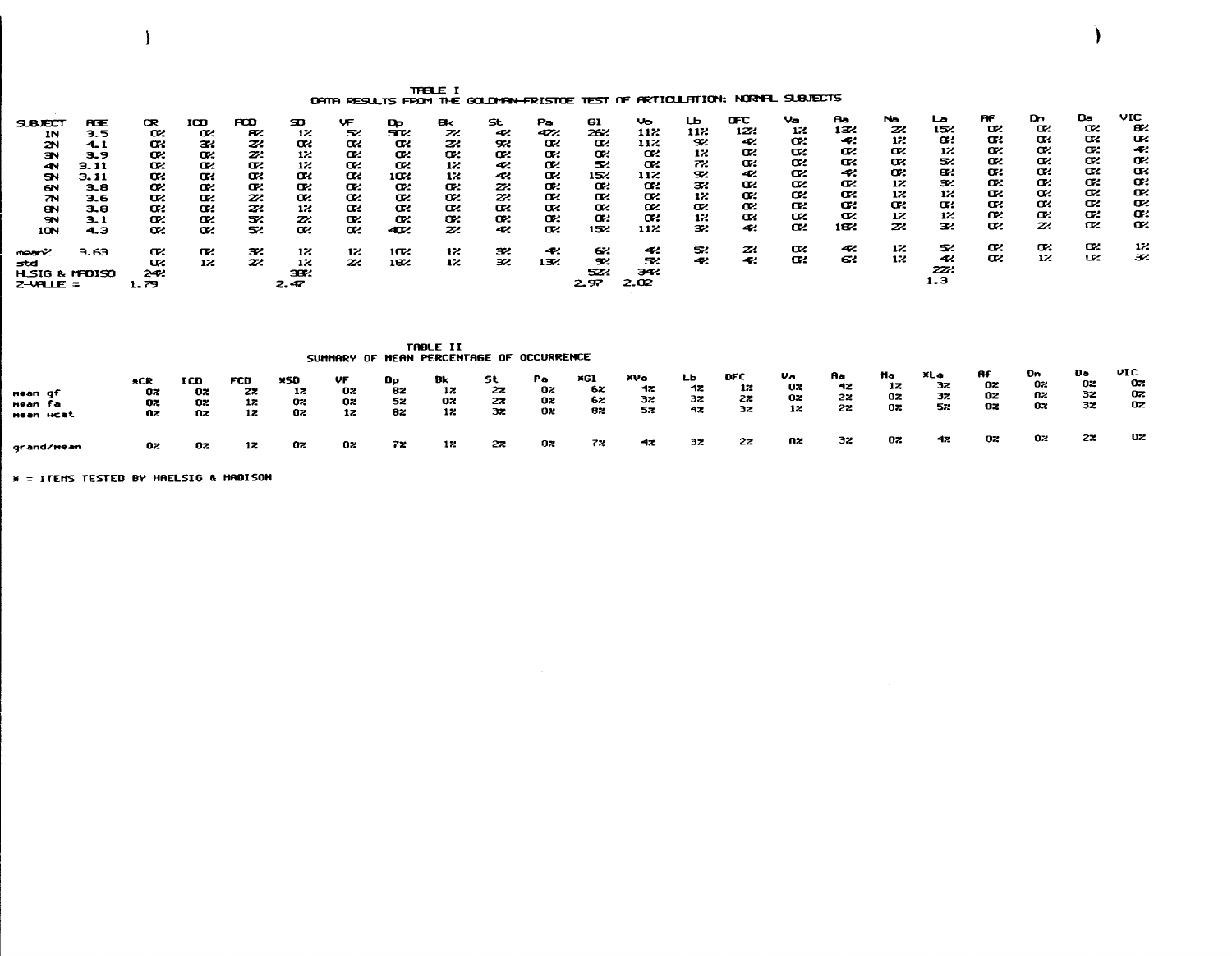|                                                                                                                                                                    |             |             |                |                |                 |             |                |                 |                 |          | TABLE III       |           |                |                 |             |                |                |     |                |                |               |                 |
|--------------------------------------------------------------------------------------------------------------------------------------------------------------------|-------------|-------------|----------------|----------------|-----------------|-------------|----------------|-----------------|-----------------|----------|-----------------|-----------|----------------|-----------------|-------------|----------------|----------------|-----|----------------|----------------|---------------|-----------------|
| INDIVIDUAL ERROR HIGRATION PATTERNS OF SUBJECTS<br>the company's company's company's company's and the company's company's company's company's company's company's |             |             |                |                |                 |             |                |                 |                 |          |                 |           |                |                 |             |                |                |     |                |                |               |                 |
| SUBJECT                                                                                                                                                            | TEST        | CR.         | ICD            | <b>FCD</b>     | SD              | VF          | 0p.            | Bk.             | -St             | Pa.      | GI              | Vo        | LЬ             | <b>DFC</b>      | りゅ          | . Aa           | Na             | La  | Af.            | Dn.            | Da            | VI C            |
|                                                                                                                                                                    | бF          | 02          | oz             | OZ.            | 12              | 02.         | 02             | 12.             | -42             | 92       | Sz.             | -02       | 72             | <b>O2</b>       | -02         | 02             | Oz.            | 52  | 0.2            | OZ.            | 0z            | OZ.             |
| ٩N                                                                                                                                                                 | FA          | 8z          | 12             | 32             | 42              | 22          | 02             | 32              | 82              | OZ.      | 2%              | 102       | 12             | 0.2             | 0z          | 02             | 12             | 62  | 42             | 02             | 0z            | 22              |
| -11                                                                                                                                                                | <b>HCAT</b> | 0x          | O <sub>2</sub> | 0 <sup>x</sup> | $0\mathbf{z}$   | 02          | $0\%$          | 02              | -12             | 0z       | $1 - 12$        | <b>OZ</b> | 72             | 22              | 0z          | 02             | O2.            | 72  | 0 <sub>z</sub> | 02             | $0\%$         | 02              |
| <b>5H</b>                                                                                                                                                          | <b>GF</b>   | 0z          | œ              | OZ.            | œ               | oz          | 102            | $1\overline{z}$ | 47              | 02       | 152             | 112       | 9%             | -12             | Oz.         | $\mathbf{1}$   | OZ.            | 82  | oz             | O2             | $_{\alpha}$   | 02              |
| 5H                                                                                                                                                                 | FA          | $_{\rm oz}$ | 0 <sub>x</sub> | 32             | 22              | 162         | 02.            | 5z              | 82              | 0z       | 5z              | 0z        | 52             | 12              | OZ.         | 92             | 0z             | 9%  | 22             | 02             | OZ.           | 0z              |
| <b>5N</b>                                                                                                                                                          | <b>UCRT</b> | œ           | 0x             | 32             | $1\overline{z}$ | 62          | 62.            | 22.             | 72              | 02.      | 102             | 62.       | 72             | 2%              | 02          | 02.            | O2.            | 72. | 0 <sub>z</sub> | 02             | 02            | 02              |
| 7N                                                                                                                                                                 | GF          | œ           | 02             | 22             | OZ.             | az.         | 02             | Oz.             | 22              | oz       | OX.             | 02        | 12             | oz              | 62          | 0z             | 12             | 12  | Oz.            | 02             | oz            | 0z              |
| 7N                                                                                                                                                                 | FA          | ΩZ          | œ              | 0z             | $1\overline{z}$ | oz          | 02             | 52              | 32              | 0z       | 22              | 52.       | 72             | -12             | 02          | 0z             | 12             | 82  | -42            | Oz             | OZ.           | 2%              |
| 7N                                                                                                                                                                 | <b>HCRT</b> | 02          | 0x             | 12             | $1\overline{z}$ | Oz.         | O <sub>2</sub> | 1z              | 3z              | $\alpha$ | 10 <sub>z</sub> | 62        | 42             | 132             | 32          | 02.            | 12             | 82  | 02             | $0\%$          | 02            | 22              |
| <b>8N</b>                                                                                                                                                          | GF          | 02          | 02             | 22             | 12              | oz          | O2.            | O <sub>z</sub>  | OZ.             | oz       | oz              | OZ.       | 02             | oz              | OZ.         | 02             | 02             | 0%  | 02             | OZ.            | 02            | 0z              |
| 6 <sub>H</sub>                                                                                                                                                     | FA          | 0x          | 12             | 22             | 32              | $_{\alpha}$ | OZ.            | 22              | 32              | 0z       | 27              | 52        | 32             | 02              | 0z          | 0 <sup>z</sup> | 32             | 82  | 22             | 0z             | $0\mathbf{z}$ | 22              |
| <b>BN</b>                                                                                                                                                          | HCAT        | <b>OX</b>   | $12^{\circ}$   | 32             | O2.             | OZ.         | OX.            | 12              | 12 <sup>2</sup> | 0z       | 3z              | 6.2       | 42             | 02              | 82          | Oz.            | 0 <sub>z</sub> | 52. | 02             | 0z             | 0z            | 0               |
| 9N                                                                                                                                                                 | бF          | oz          | 02             | 52             | 22              | Oz          | 02             | Oz.             | oz              | OZ.      | OZ.             | 0z        | 12             | O2              | 02          | 02             | 12             | 12  | 02             | 02.            | OZ.           | 02              |
| 9N                                                                                                                                                                 | FA          | 0x          | 02             | 3x             | 12              | $0\%$       | OZ.            | $1\overline{z}$ | 0z              | Oz       | 2%              | 0z        | 12             | $0\%$           | 12          | $0\%$          | 22             | 62  | 22             | 02             | 02            | 02              |
| <b>9N</b>                                                                                                                                                          | <b>HCAT</b> | œ           | 0z             | 12             | OZ.             | Oz.         | OЖ             | 0z              | 02              | O2.      | 0z              | QZ.       | 1 <sub>z</sub> | $0\overline{z}$ | $_{\alpha}$ | 02             | 02             | 02  | 02             | 02             | O2            | $0\overline{z}$ |
| <b>10N</b>                                                                                                                                                         | æ           | œ           | OZ.            | 52             | œ               | OX.         | 402            | 22              | 12              | Oz.      | 15z             | 11z       | 37             | -12             | 02          | 192            | 22             | 32  | 02             | 22             | oz            | 02              |
| <b>10N</b>                                                                                                                                                         | FA          | 02          | $0\%$          | 22             | 22              | oz          | 35%            | 12              | 72              | oz       | 22              | OZ.       | 12             | 02              | O2.         | 72             | 12             | 52  | 2%             | 0 <sup>z</sup> | 0z            | 0z              |
|                                                                                                                                                                    | <b>HCAT</b> | œ           | $\alpha$       | 02             | œ               | 32          | 432            | 0z              | $1\overline{z}$ | n.       | <b>102</b>      | 13z       | 12             | 22              | 0z          | $1 - 22$       | 02             | 12  | Oz.            | 02             | 182           | 02              |

 $\sim 100$  km s  $^{-1}$ 

 $\label{eq:2.1} \mathcal{F}(\mathcal{F}) = \mathcal{F}(\mathcal{F}) \mathcal{F}(\mathcal{F}) = \mathcal{F}(\mathcal{F}) \mathcal{F}(\mathcal{F})$ 

 $\mathcal{L}(\mathcal{L}(\mathcal{L}(\mathcal{L}(\mathcal{L}(\mathcal{L}(\mathcal{L}(\mathcal{L}(\mathcal{L}(\mathcal{L}(\mathcal{L}(\mathcal{L}(\mathcal{L}(\mathcal{L}(\mathcal{L}(\mathcal{L}(\mathcal{L}(\mathcal{L}(\mathcal{L}(\mathcal{L}(\mathcal{L}(\mathcal{L}(\mathcal{L}(\mathcal{L}(\mathcal{L}(\mathcal{L}(\mathcal{L}(\mathcal{L}(\mathcal{L}(\mathcal{L}(\mathcal{L}(\mathcal{L}(\mathcal{L}(\mathcal{L}(\mathcal{L}(\mathcal{L}(\mathcal{$ 

)

 $\mathcal{L}(\mathcal{L})$  and  $\mathcal{L}(\mathcal{L})$  and  $\mathcal{L}(\mathcal{L})$  and  $\mathcal{L}(\mathcal{L})$  and  $\mathcal{L}(\mathcal{L})$ 

 $\mathcal{L}^{\mathcal{A}}(\mathbf{z})$  . The contribution of the contribution of the contribution of the contribution of the contribution of the contribution of the contribution of the contribution of the contribution of the contribution

والمتحدث والمهد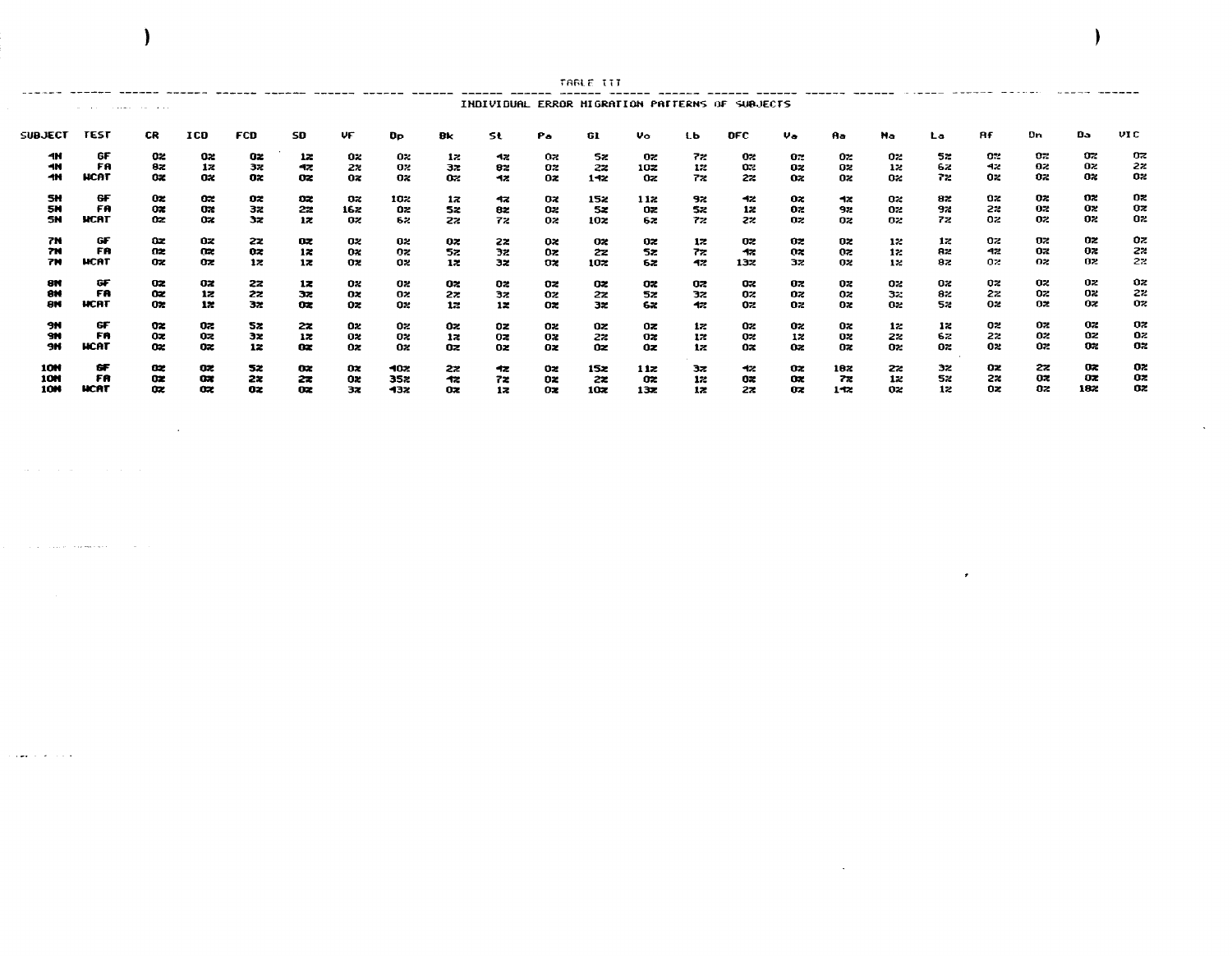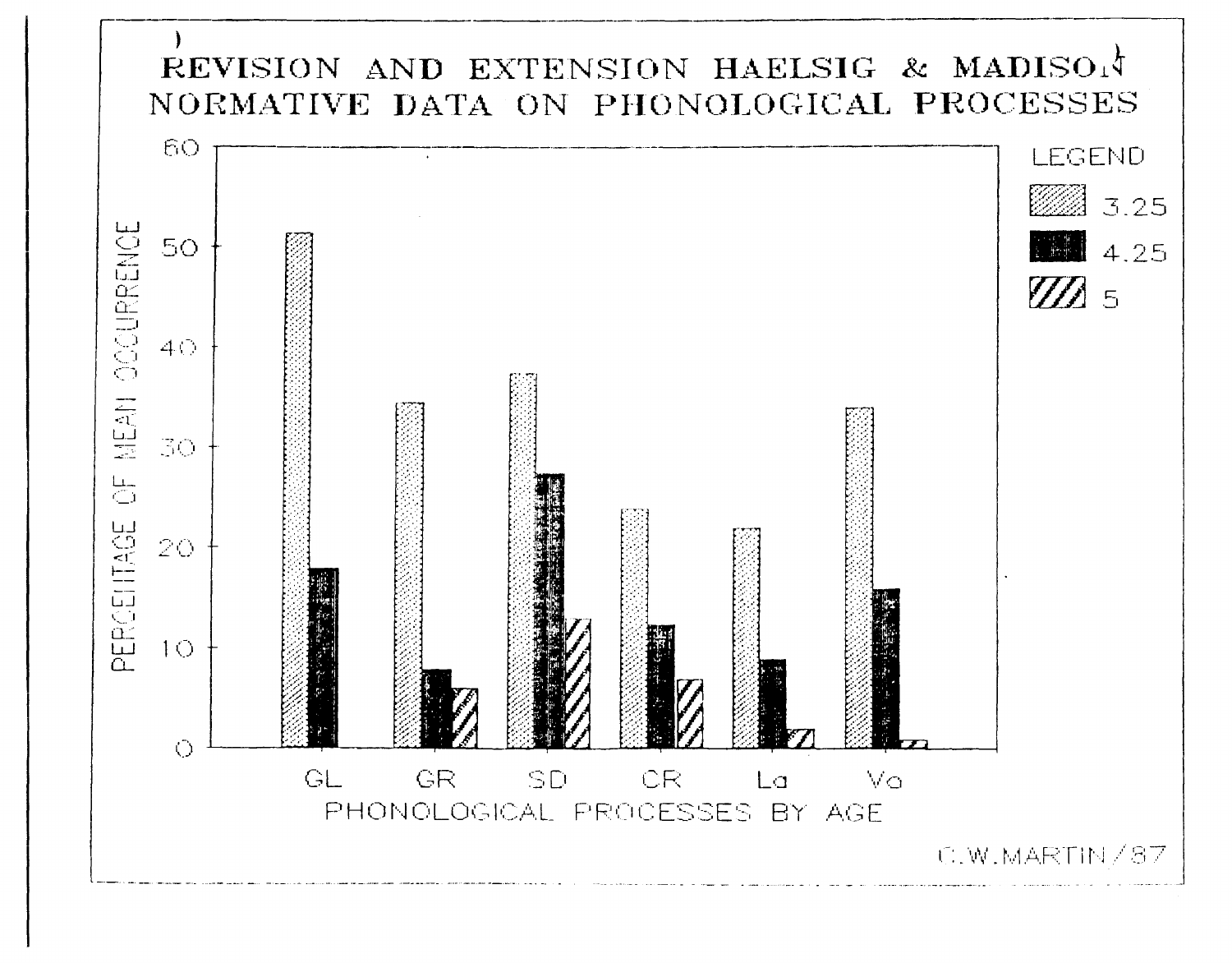#### BIBLIOGRAPHY

- Compton, A.J. and Hutton, S. (1978). Compton and Hutton Phonological Assessment. San Francisco: Carousel House.
- Darley, F. (1979). Evaluation of Appraisal Techniques in<br>Speech and Language Pathology. Reading, Massachusetts:  $\frac{1}{\sqrt{2}}$   $\frac{1}{\sqrt{2}}$   $\frac{1}{\sqrt{2}}$   $\frac{1}{\sqrt{2}}$   $\frac{1}{\sqrt{2}}$   $\frac{1}{\sqrt{2}}$   $\frac{1}{\sqrt{2}}$   $\frac{1}{\sqrt{2}}$   $\frac{1}{\sqrt{2}}$   $\frac{1}{\sqrt{2}}$   $\frac{1}{\sqrt{2}}$   $\frac{1}{\sqrt{2}}$   $\frac{1}{\sqrt{2}}$   $\frac{1}{\sqrt{2}}$   $\frac{1}{\sqrt{2}}$   $\frac{1}{\sqrt{2}}$   $\frac{1}{\sqrt{2}}$  Addison-Wesley.
- DuBois, E. and Bernthal, J. (1978). A comparison of three methods for obtaining articulatory responses. Journal of Speech and Hearing Disorders, 43, 295-305.
- Garn-Nunn, P.G. (1986). Phonological Processes and Conventional Articulation Tests: Considerations for Analysis. Language, Speech, and Hearing Services in Schools, 17,  $244 - 252.$
- Goldman, R. and Fristoe, M.C. (1969). Goldman-Fristoe Test of Articulation. Circle Pines, Minnesota: American Guidance Service, Inc.
- Haelsig, P.C. and Madison, C.L. (1986). A Study of Phonological Processes exhibited by 3-, 4- and 5-year-old children. Language, Speech, and Hearing Services in Schools, 17, 107-114.
- Healy, T. and Madison, C. (1984). Articulation Error Migration: A Comparison of Single Word and Connected Speech Samples (unpublished paper).
- Hejna, R. (1963). Hejna Developmental Articulation. Ann Arbor, Michigan: Speech Materials.
- Hodson, B.W. and Paden, E.P. (1981). Phonological Processes which characterize Unintelligible and Intelligible speech in Early Childhood. Journal of Speech and Hearing Disorders, 46, 369-373.
- Johnson, J., Winney, B., and Pederson, O. (1980). Single Word vs. Connected Speech Articulation Testing. Language, Speech and Hearing Services in Schools, 11, 175-179.
- Kenney, K., Prather, E., Mooney, M., and Jeruzal, N. (1984). Comparison Among Three Articulation Sampling Procedures with Preschool Children. Journal of Speech and Hearing Research, ~, 226-231.
- Martin, C.W. (1984). A Forced-Alternative Test of Articulation (unpublished paper) National Convention of American Speech-Language-Hearing Association, San Francisco.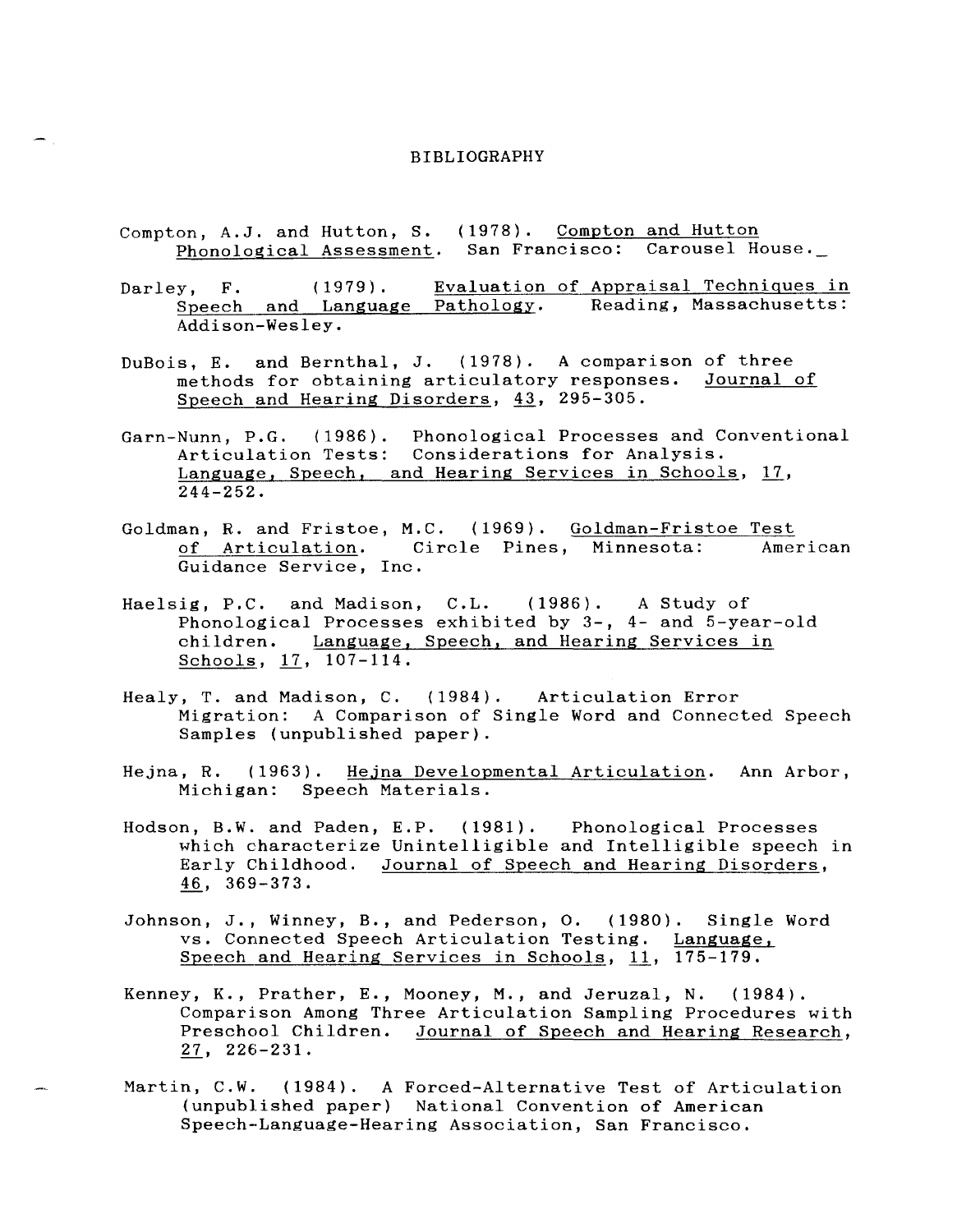- McCauley, R. and Swisher, L. (1984). Psychometric Review of Language and Articulation Tests of Preschool Children. Journal of Speech and Hearing Disorders, 49, 39-42.
- McReynolds, L. and Elbert, M. (1981). Criteria For Phonological Analysis. Journal of Speech and Hearing Disorders,  $46, 197-204.$
- Mower, D.E. (1982). Methods for Modifying Speech Behaviors: Learning Theory in Speech Pathology. Second Edition, Columbus: Charles E. Merrill Publishing.
- Nelson, L. and Kamhi, A. (1984). Syntactic, Semantic and Phonological Trade-offs, (unpublished paper). National Convention of the American Speech-Language-Hearing Association, San Francisco.
- Nicolosi, L., Harryman, E. and Kresheck, J. (1983). Terminology of Communication Disorders, second edition, Baltimore: Williams and Wilkins.
- Oller, D.K. (1973). Regularities in Abnormal Child Phonology. Journal of Speech and Hearing Disorders, 38, 36-47.
- Paden, E.P., and Moss, S.A. (1985). Comparison of Three Phonological Analysis Procedures. Language, Speech, and Hearing Services in Schools, 16, 103-109.
- Panagos, J.M. (1973). Persistence of the Open Syllable Reinterpreted as a Symptom of Language Disorder. Journal of Speech and Hearing Disorders, 39, 23-31.
- Pendergast, K., Dickey, S., Selmar, J. and Soder, A. (1969). Photo Articulation Test. Danville, Illinois: The Interstate Printers and Publishers, Inc.
- Pollock, K. and Schwartz, R. (1983). Syllabic Aspects of Phonological Acquisition in a disordered Child, (unpublished paper). American Speech-Language-Hearing Association Convention, Cincinnati.
- Richardson, A., Dunn, C., Davis, B., Goeski, L, Lopez, A. and Da]y, J. (1983). Interaction of Phonology and Morphology in Disordered Child Language (unpublished paper). American Speech-Language-Hearing Association Convention.
- Ritterman, S., Zook-Herman, S.L., Carlson, R.L., and Kinde, S. (1982). The Pass/Fail Disparity Among Three Commonly Employed Articulatory Screening Tests. Journal of Speech and Hearing Disorders, 47, 429-433.